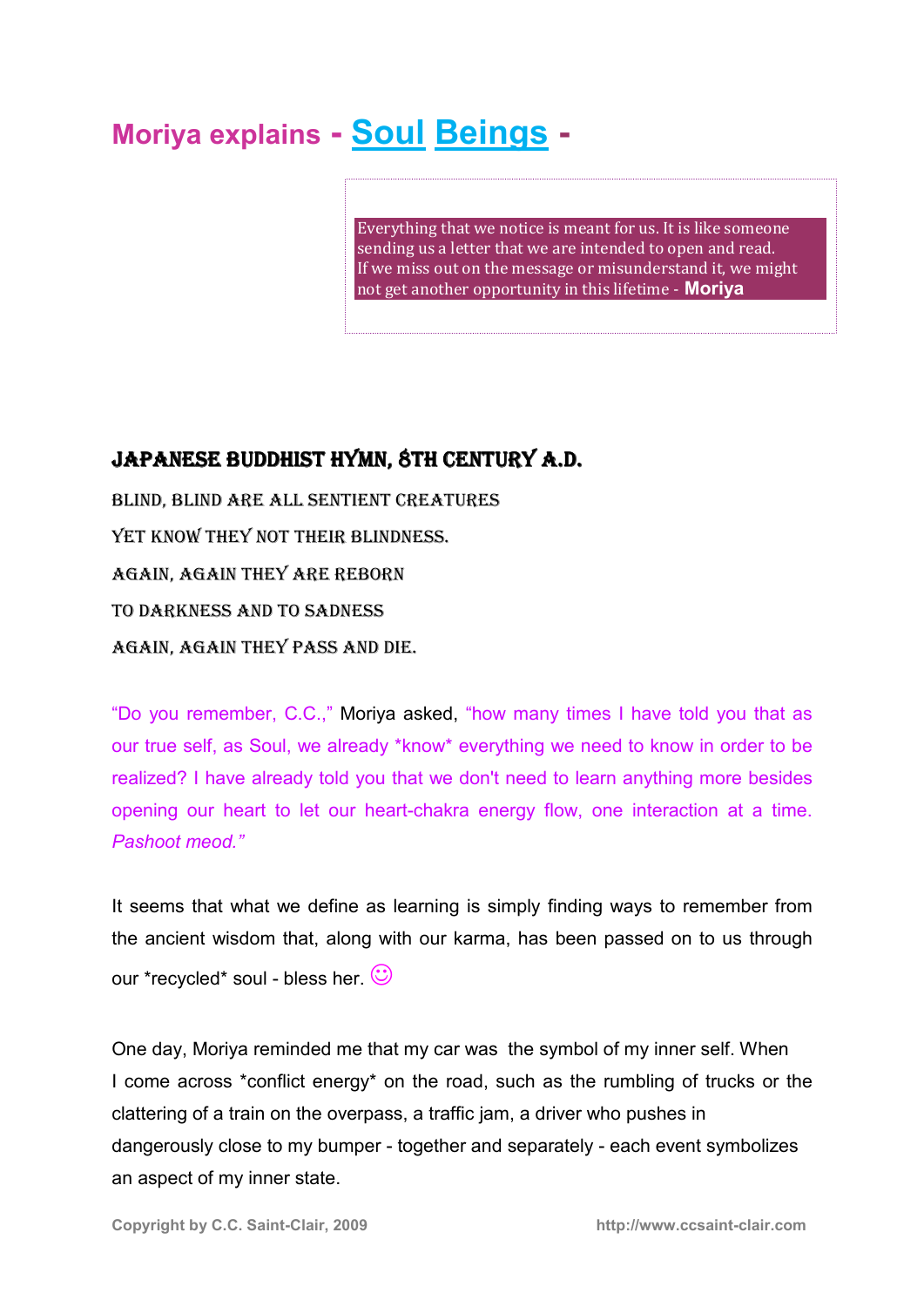**Flip side:** when the traffic is fluid and a string of green lights waits for me to go through before turning orange; when a driver hangs back to let me slip in the lane I need to move to, that, too, reflects my inner state such as it is at that moment. It presents me with the encouraging message that I am doing well and flowing.

"You see," Moriya explains, "EVERYTHING is always right there in front of our eyes and everything is surrounded by magnetic field, including us.

You already know that like attracts like. When we are blocked, we attract to us similar persons, conflicts and frustrations that *pashoot* reflect our inner state. And when we are flowing and don't lean on too many crutches, it reflects energetically and things flow better. How could it be otherwise?

People completely accept matters of energy when it comes to the TV, radio or their computer, but they have problems in accepting it when it concerns themselves. Let's not forget that all these inventions are but symbolic images of our capabilities.

"C.C., you have to pay attention and learn to identify the symbols," Moriya adds. "Observe. It is time to understand that the outside world is your stage. Why complain? You have free access to a big production on a huge stage and wonder of wonders is that you are the leading actress, the producer and the director. What more could you ask for? So observe and enjoy."

#### $\cdot$

A few days ago, I had a dream, one of these early morning dreams that are said to come straight from the soul.

*I looked out of a window and I saw that my car, a red jeep-like 4-wheel drive appeared a lot bigger than expected.* 

*The soft-top that protects the cabin had been removed and the support frame appeared to have been torn off. Bits of metal protruded unevenly from the rest of the body.* 

--------------------- **Pashoot** = simply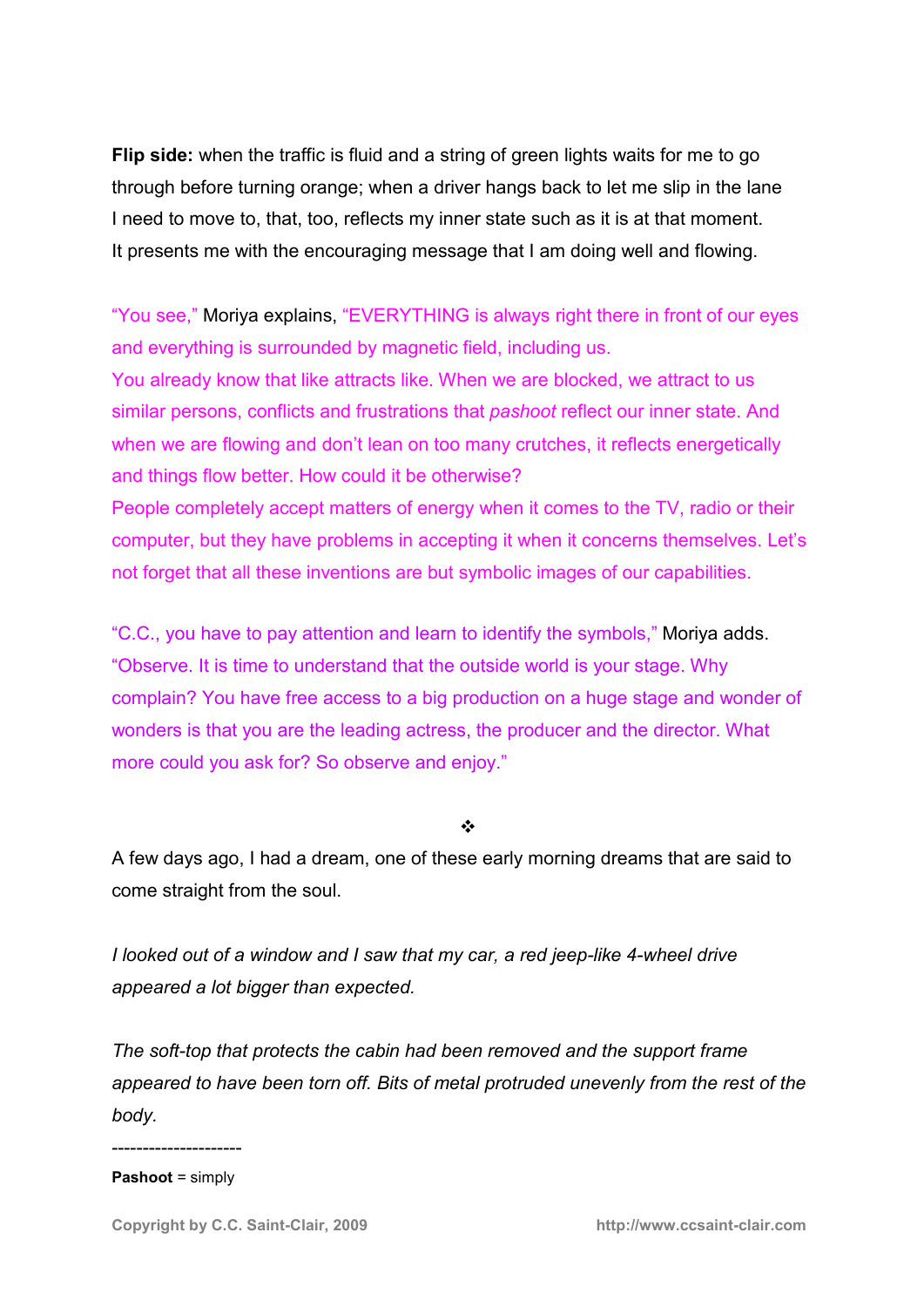*The damage to the car is clearly irreparable and further along the dream, I learn that it was a friend of mine who did this as a joke.* 

*Calmly, I try repositioning the soft-top cover again, but it is not something that I can do on my own.* 

*So I wait patiently for the arrival of a friend; the one who turns up is the one who admits to the deed done to my car.* 

*She gets on her phone and begins chatting with someone else while watching me wrestle with the problem.* 

*So I tell her that I don't get the joke and that maybe she could help me fix the mess she created.*

*Reluctantly, she joins me in my efforts. Together we try to climb on the roof structure, bits of which have just reappeared but we still can't do much.* 

*Finally some young men arrive. They climb on the roof and they attach the soft-top to it. Visibly, they have the strength to push and pull things into place that we didn't have.* 

# **Deconstruction:**

**car** = higher self

**i look out of a window and I see that my car ... much bigger than in real life =** inner expansion, increased awareness

**the soft-top that protects the cabin had been removed** = my disguise – how my persona presents itself to the world – exposing the self as one does through teaching and writing

**torn off as bits of metal protruded unevenly** = all kinds of thoughts and emotional clutter that were covered up are now exposed

**a friend of mine** = protection, support

**who did this as a joke** = take things easy like a game - not take myself so seriously

**calmly, I try repositioning the soft-top cover again** = patience and good control over emotions and thoughts

**it is not something that I can do on my own** = still unable to evolve on my own – in need of help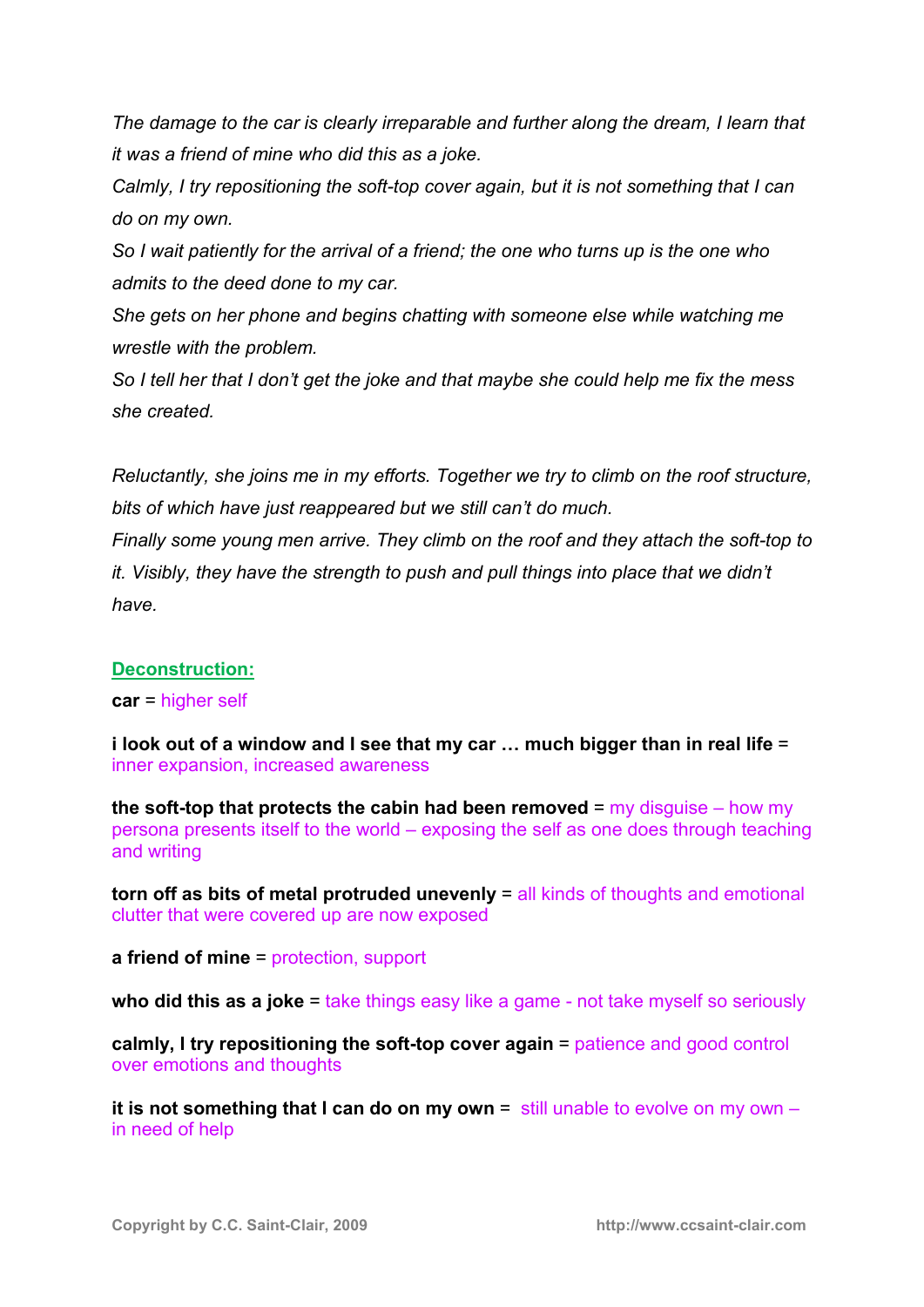**so I wait patiently until the arrival of the friend** = protection and a connection to soul

**the woman gets on her phone and chats** = inner communication with higher self

**so I say that I don't get the joke and that maybe she could help me fix the situation she created** = I still need help on The Path

**together we try to climb on the roof structure that has just reappeared but we still can't do much** = still unable to climb high enough

some young men arrive. They climb on the ... they have the strength to push **and pull things back into place** = help has arrived. I have all the assistance that I need in order to expand and evolve on The Path, and the feminist that I am need not be bothered that it is through male help that I was able to get things done. The nice young men in my dream represent my Yang – *my* male side.

 $\mathbf{A}$ 

Back on the topic of symbols in the material world, Moriya has this to say:

"Everything humans have ever built expresses the longing for their inner connection. Look at the vast palaces, the gothic spires and huge temples of old. Look at the modern-day skyscrapers and huge theme parks, the multiplex theatres. Look at the always bigger stadiums and also look at the latest technological inventions created by the persona. All of them are the product of a human brain that has reached the maximum of what can be achieved, at least for now.

But even if the force of gravity can be conquered up to a point, there are always limits, a point beyond which no human can go. You need to ask yourself why create a new 'world's highest' observatory needle from which to see humanity below as pin pricks?"

Super Sizing, in every field, has got to be the label for our culture. And thousands of people are already dreaming up the next world's tallest tower while the current record holder is not yet finished.

In fact, each feat of gravity defiance and thrust towards the heavens leads to the rhetorical question of why is marine exploration so little developed?

In reference to the colossal greediness, envy, jealousy, anxiety and despair that brand us, as human beings, along with a generally aggressive nature, J.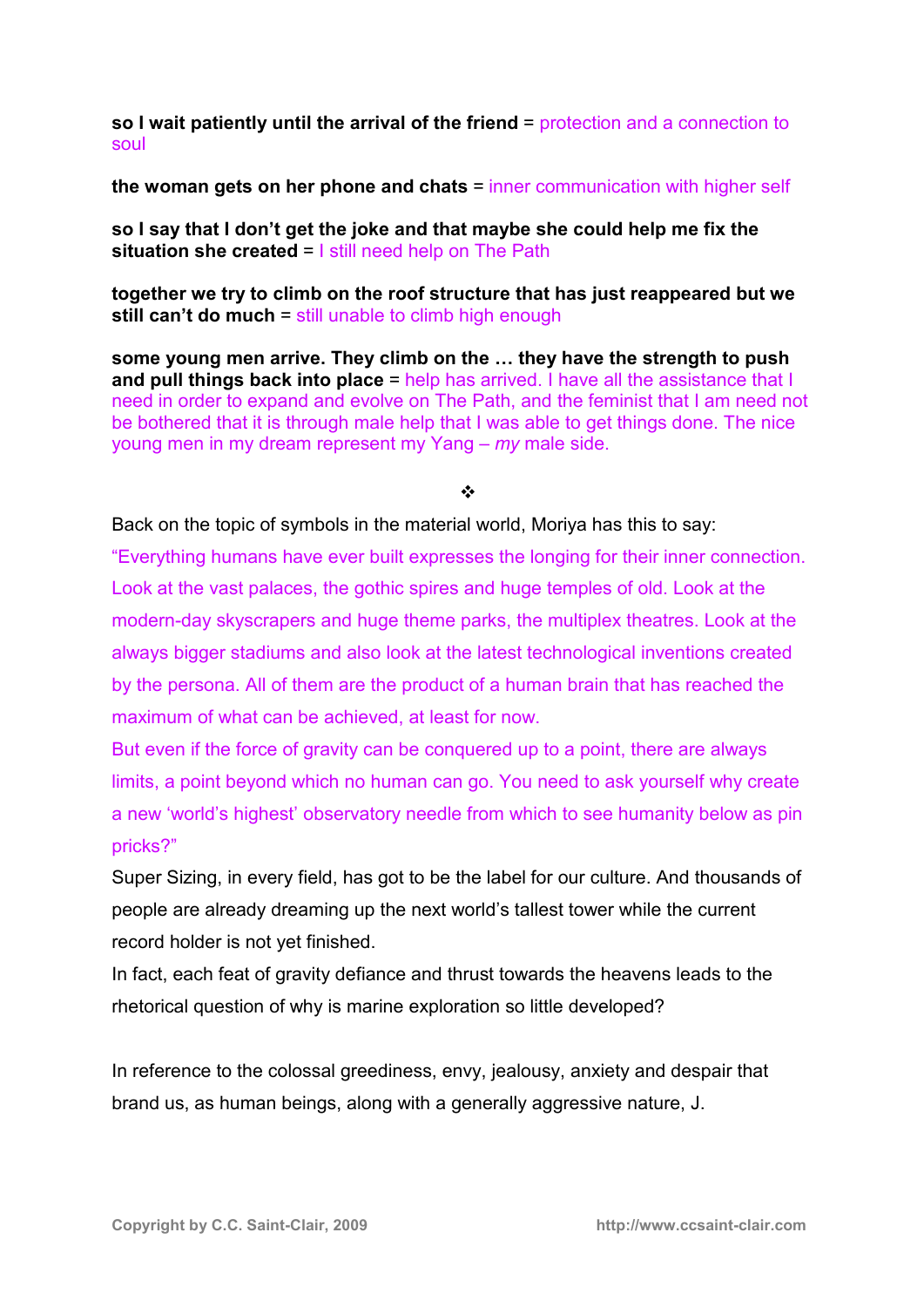Krishnamurti wrote, that though *"There has been outward progress from the bullock cart to the jet plane, psychologically the individual has not changed at all." [1]*

**Freedom from the known** was first published in 1969, and if the reference to the \*jet plane\* feels a tad dated, simply substitute Virgin Galactic's Space Shuttle II to revive the quote's currency.

Anyone with \$200,000 to spare will soon be able to enjoy lounging in zero gravity for 2.5 hours in the comfort of their own personal space suits. How good is that, huh?



[2]

Our love affair with height, not depth, started with the first tree that was tall enough to climb.

- --------------------------------------------------------------------------------------------------------
	- 1. J. Krishnamurti, Freedom from the Known, (1983) Victor Gollanz LTD, London, p.13
	- 2. http://www.etcusa.com/corp/pressreleases/NR120507.htm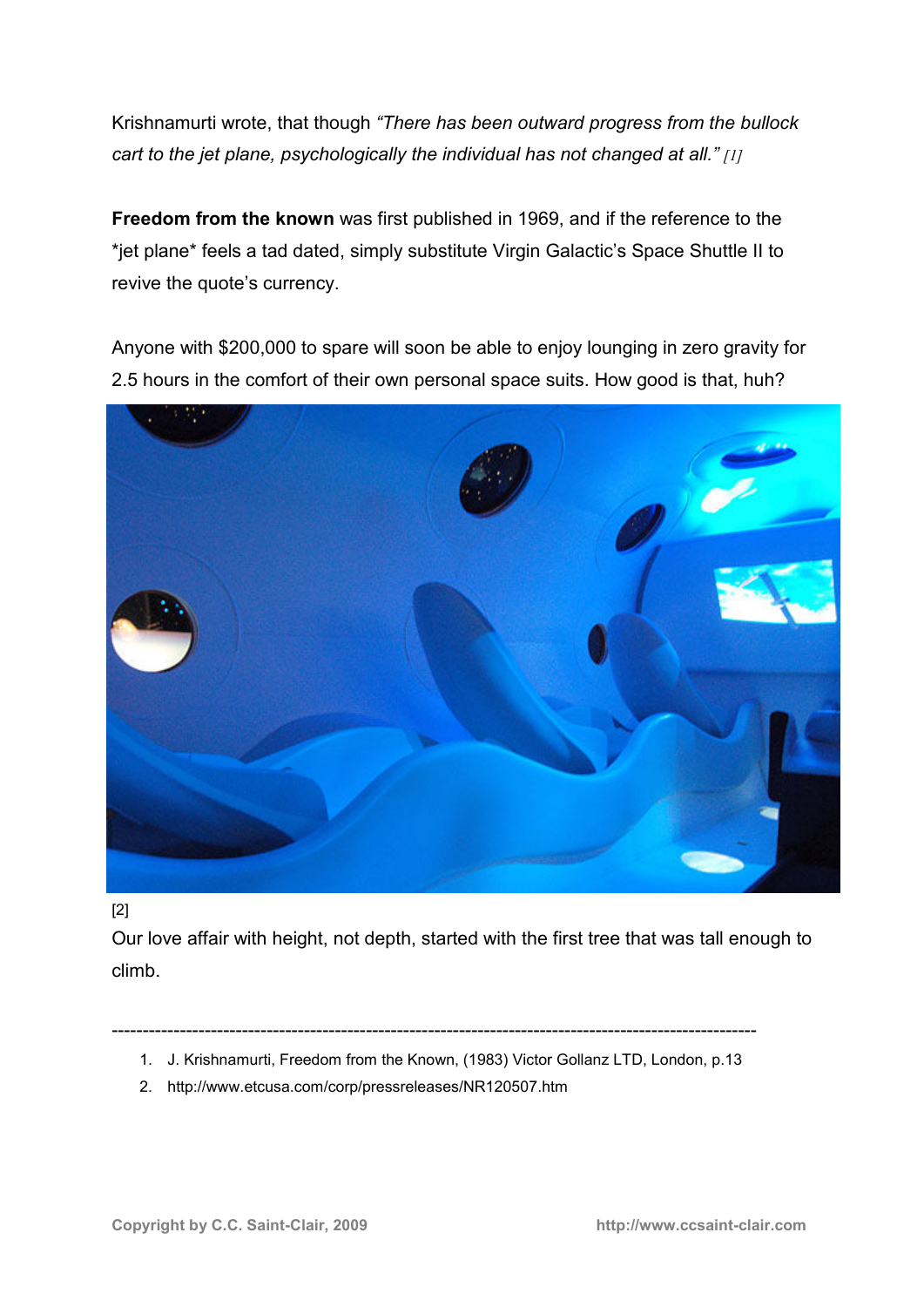





From the dawn of time [3]

Circa 1400



What I say is, that though we constantly build bigger and higher, we, as a species, have not grown all that much over the centuries and it could be argued that our extravagant acts of expansion outward and upward are simply the material expression of the western world's \*Little\* Man Complex.



1962



3. http://veronikanagy.files.wordpress.com/2008/02/tree\_climbing.jpg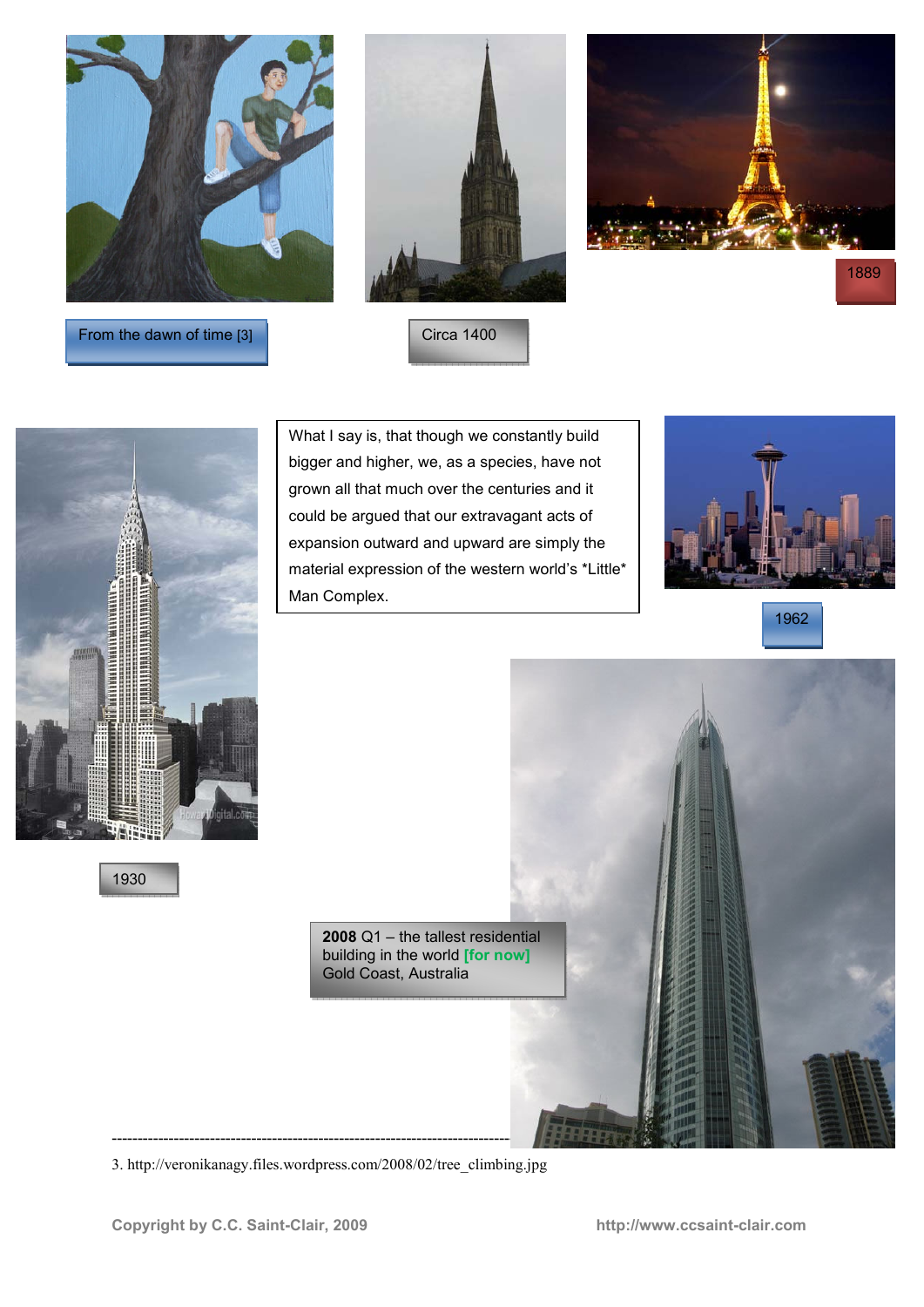"Soul is inseparable from the whole cosmos," continued Moriya, "and she cannot but see things as big and vast and wide that contain everything, not like persona's limited perspective. *Aval* people don't understand the real meaning of their big houses and even bigger mansions, big cars, big theatres, big stadiums, big skyscrapers and bigger everything. They want them for status, for fame, until they have so much that is so big that they lose themselves in this enormous *kish-kushim* and find relief only in sleeping pills, anti-anxiety pills, drugs, alcohol, which cannot protect them from dreadful illnesses, loneliness and suicide."

 $\mathbf{r}$ 

"You see, the human brain can invent only so many crutches on which to lean, in order to climb as if on a ladder, and with credit cards, money is no object. Ambition is no object either.

Why think small when you can think beyond limits? That's true, but in order to really go beyond the highest point of anything man-made, we need nothing except to unveil ourselves and go naked the way we were born, pure souls free of the ego.

 $\cdot$ 

"All man-made creations are symbols that reflect our inability to let go and stand free of crutches. C.C., remember that when symbols are idolized, whether it's the emblem of a football team or the players themselves, or a high profile Rock star or that sex symbol or anyone someone would die to meet, or the bronze statue of the Priestess I gave you, the worship of each and all amounts to idolatry. You are soul, C.C., but a statue is only a statue."

Indeed. From soccer stars to royalty, every high profile person is only a person, small and vulnerable, who relies on chemical cocktails of one sort or another, on emotional crutches and stimulation that are substitutes for love. They clutch their status symbols, as we hold on to what we have. They hide under the glitz, the fracas, the pomp and ceremony - just to keep going, just to get by. Just like the rest of us, little Indians.

"The minute you put someone on a pedestal, you do separation. You create the 'us' that stands opposite 'them'. In doing so, you invest these logos, these people with a power they do not have. All the people behind such objects and their personal fame,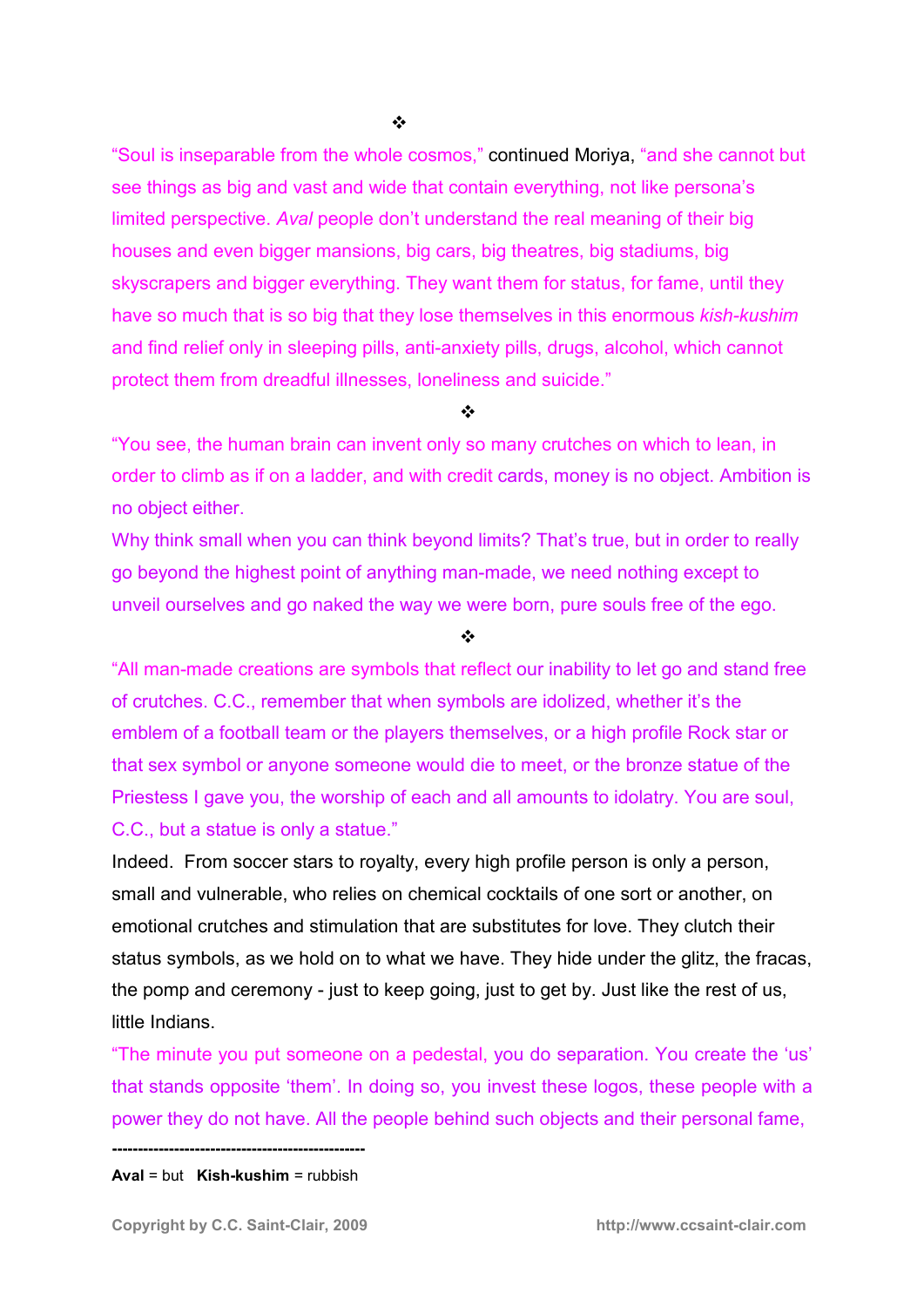without exception, feed off the so-called little people without whom they are absolutely nothing. C.C., you need to learn to see beyond what your eyes do not yet perceive.

 $\frac{1}{2}$ 

"The matter of incarnation is as straightforward as the information that comes in on a SIMS card once you have acquired a new cell phone number," Moriya explained, "except that *your* SIMS is a very old card that has travelled *to you* through eternity. Your soul has been on its way to you – and will live beyond you – ever eternally.

#### $\frac{1}{2}$

"Through each of her incarnations, your soul has accumulated more and more data that you can now access once you free yourself of your ego.

Most traditional books on dream interpretations separate the symbols from the dream's story, which is not helpful.

The point to keep in mind is that the content of our dreams is made up of messages sent to us by our soul. *Ze lo tov* interpreting such messages as if they were intended for the ego-persona, who can only understand things literally while dreaming events that are of a higher order.

"For instance, the traditional interpretation of a snake is 'deceit' because of the serpent's involvement with Adam and Eve but, *be-emet,* in times even more ancient, the snake was already considered the symbol of wisdom and of kundalini. This is the reason why snake imagery all over the world became the symbol of healers and, even to this day, the symbol of doctors represented by the caduceus."



"C.C., *ze lo tov* transferring to animals negative aspects of our ego-personas such as deceit or cowardice. They are our brothers and sisters. They deserve better from us and what they really symbolize is our ability, as humans, to evolve."

**4. Psycho Chic http://psychochic.com/index.php?page=shop&shop=psychochic&item=psychochic/303718***king*  **Ze lo tov**  $=$  it's not good **Be-emet**  $=$  really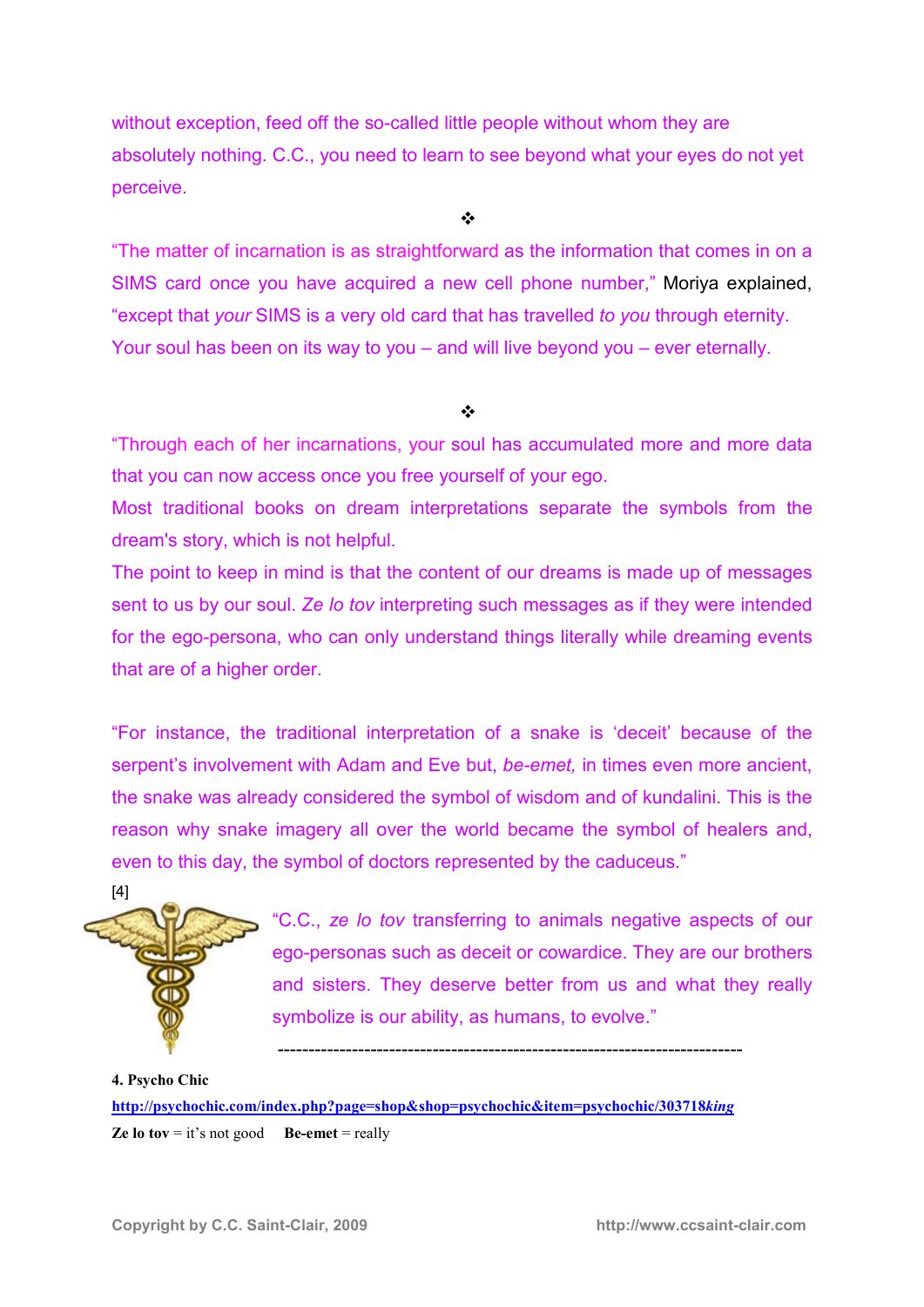Most of us would agree that, as humans, we should see ourselves as custodians of all creations more clearly.

Moriya, who looks after various parrots on her rooftop terrace, told me one day that a very large bag of organic seeds had just been delivered to her front door. When I queried why 'organic' seeds for the birds, she replied in her usual matter-of-fact way that she would not separate herself from the parrots - and her two rabbits.

If she eats strictly organic food and only vegetables and fruit, because it is the healthier alternative, how could she feed anything she would not want for herself to the birds and animals in her care?

*Ah, but wait! There's more.* 

Besides the fact that they are grown organically, the corn cobs that Moriya buys are still attached to their husks, which the two pet rabbits, Bonnie and Dolly along with the birds, enjoy very much.

Because these husks are free of pesticide, Moriya always finds "in every stalk a big green worm sleeping at the edge, so I cut the edge and I think that it's that worm's fair share of the corn. For without her no corn would have grown, *ken?* You do know that worms are essential to the soil."

And so Moriya puts the green worm out in a verandah pot along with its little piece of husk or lettuce and there it will live out its days in peace - provided a bird doesn't pick it too soon as a tasty treat.

 $\cdot$ 

Back to the business of our dreams.

"C.C., to make my point clearer, let's look at another example: the traditional interpretation of a lion in our dreams.

Books usually say that the lion symbolizes great strength, aggression and physical power which is interpreted as overcoming our emotions as well as our challenges. This interpretation exists simply because, in the modern world, the lion is seen as the king of the jungle. Centuries back, the lion also represented royalty, leadership, pride and dominance.

"When a lion comes to me in a dream, for me it won't mean that I'm about to take over a situation and impose my will on another being.

It won't mean that I have to exercise restraint in my own personal and social life.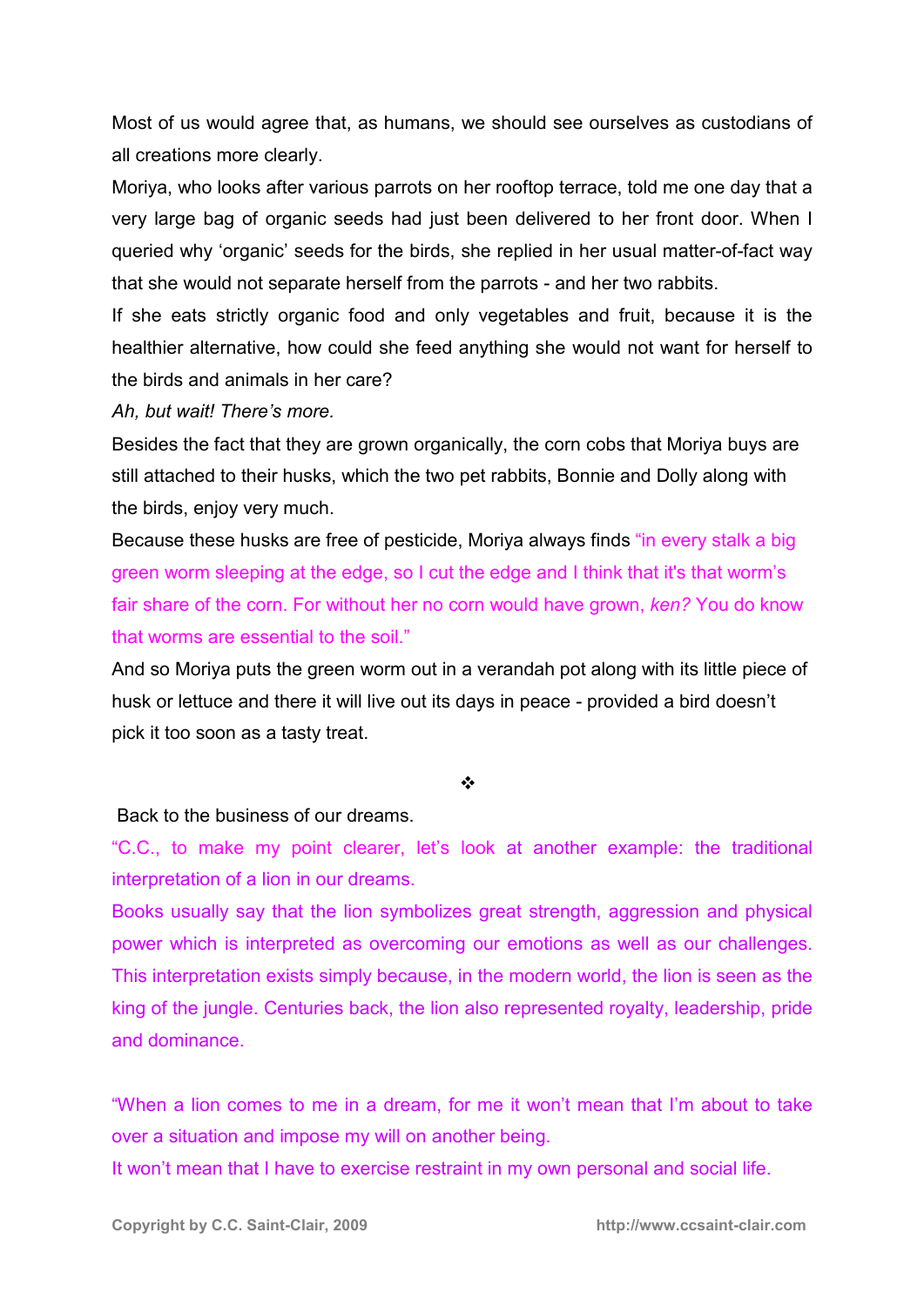What it will mean is a reminder for me to not regress into indulging any of my lower desires, the ones triggered by the base and the sacral chakras.

Look, here is a how a lion came to me in a dream:

*I am walking alongside a woman through a very big hall. We arrive at the top floor where a lion is asleep in the hallway. I say to the woman: "What will happen when the lion awakes? Ze lo beseder that a lion should be lying like this in the middle of the hallway."* 

*Inside the large hall that we finally reach, there are many people. Suddenly the lion rushes down the stairs, jumps toward the entrance and starts to struggle with another lion. Then, the lion returns and approaches me. I just sense that I have powers to block him. So I point a finger at the lion and say forcefully: "Lo! No!"* 

*The lion retreats but returns again. I extend a finger and again, while looking directly into his eyes, I say: "Lo! Lo! No!"* 

*The lion retreats one more time. Then, suddenly again, he jumps towards me, but stops at my feet and lies down. As I look down, all that there is at my feet is a big white dog with very long hair.* 

*So I look at this dog in wonderment until his minder comes out of somewhere and stands by me. This man holds a strap that he ties to the dog's neck.* 

*He smiles at me and takes the dog with him. While they walk away I see that the dog has become once again a lion.* 

And now, CC, let's look at the interpretation of the various symbols present in that dream:

**Lion** = animalism - lower desires from our base chakra and fed by our ego-persona

**Big hall =** our ego-persona/ourselves. The more we are developed, the greater is this symbolic hall

**A lot of people** = our reflected inner being. They symbolize the various \*I\*s that we are inside our persona and, for sure, they are numerous. If we see people doing their tasks without conflicts, this symbolizes our inner harmony. When we can master all our various little egos and keep them on a leash, they are under control and *ze beseder gamoor.* -------------------------------------------------------------------------------------------------------------------

**Ze lo beseder** = it's not right **Lo** = no **Ze beseder gamoor** = this is very good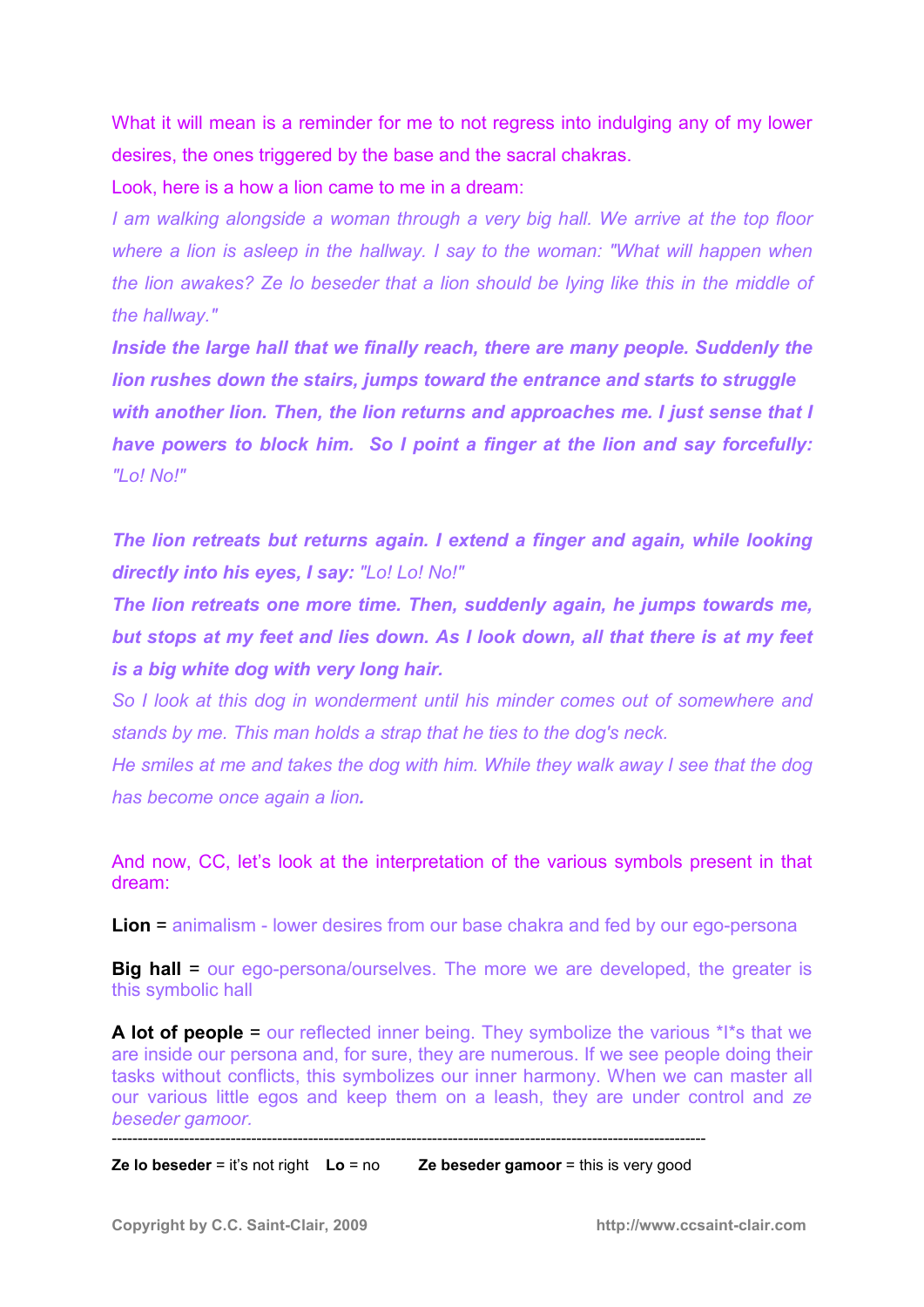#### **Dog** = unconditional love, faith **White** = enlightenment

"C.C., it can be added that the lion's minder symbolizes my ability to control my lower desires and my ability to turn them into positive ones – from lion to dog.

In short, this dream has nothing to do with power and dominance or about being a violent carnivore, but what it tells *me* is that when I control my ego- persona, I tame 'the beast within', as the expression goes.

These lowly materialistic urges vanish and I remain enlightened.

The lion that changes into a dog and then changes back, is the reminder that these aspects of ourselves always exist, no matter what. They are always lurking. It is good to remember that they can, and do, take over in turns, depending on how we feed – or starve – them in our day-to-day dealings with others and ourselves."

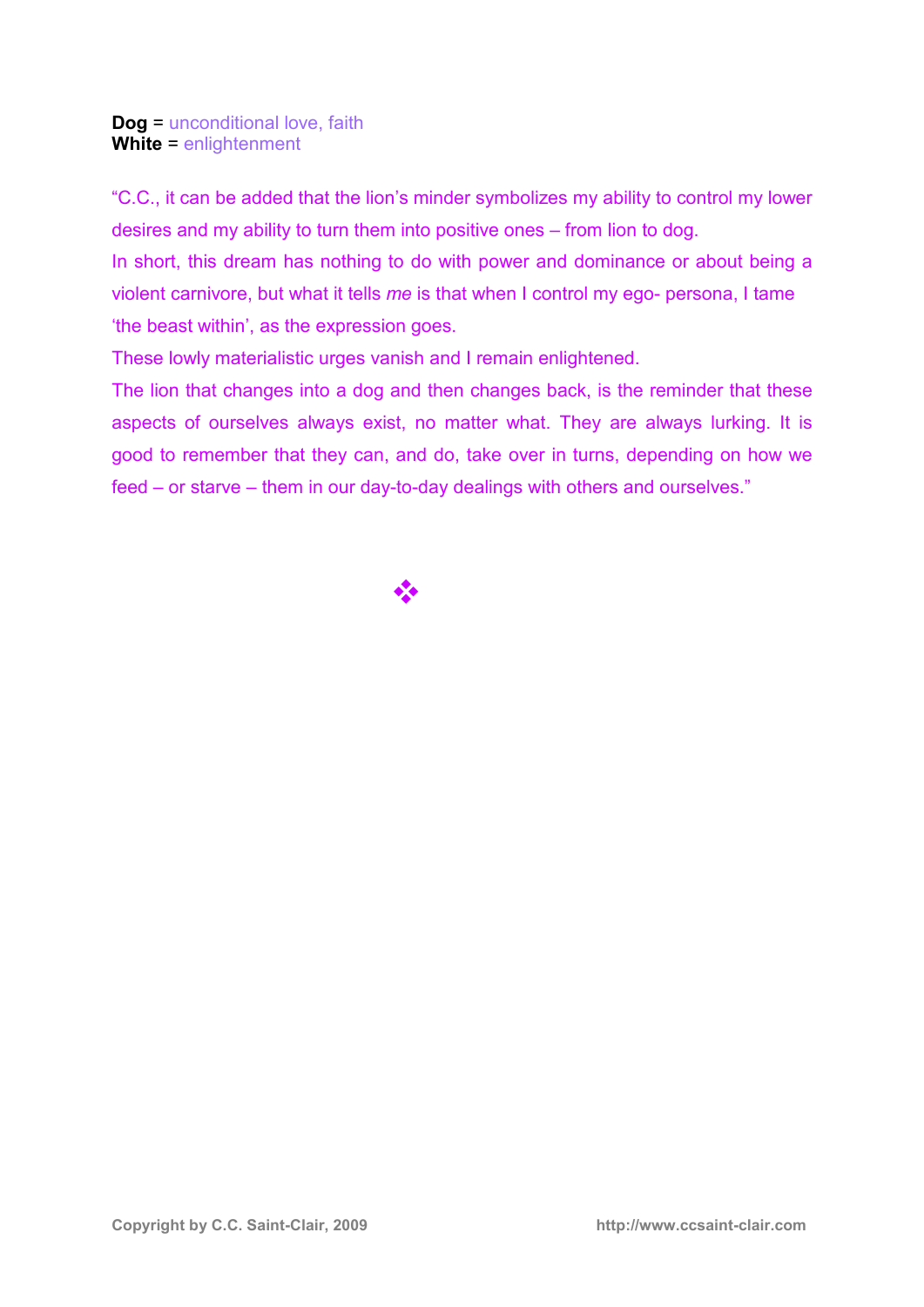# **Moriya explains - While the lion is awake, we slumber -**

This year, to celebrate the Chinese year of the Rat with friends, one of whom is a



Chinese Malay, we went to a restaurant in our local China town. I am not sure how much money the owners of the Enjoy Inn had donated to the Chinese Lion Association of Brisbane, but I am ready to bet that every Chinese dancing lion in Brisbane dropped in for a prance around the tables.

The noise of many drums reverberating through the restaurant was deafening.

[5]

I gave Moriya an account of the lions' leaps and dances around our table and explained how their ears, eyelids and tails are manipulated by the dancers inside the lion cloth-frame and here is her

deconstruction of that moment:

**Restaurant** = where you eat what others prepare for you and your friends, i.e. messages, tests, experiences. In restaurant, we have to pay for our food, which symbolizes having to pay close attention to messages around you; otherwise a price will be have to be paid for ignoring them

**The noise of many drums** = it is meant for *you* to be aware and awake!

**Dancing lions** = flowing. "The lion, as Leo, is your sign, C.C.," Moriya said, *"*But generally a dance symbolizes the natural movement of life: wind, waves, energy. All in Nature is a continuous dance, like Tai Chi"

**They move their eyelids** = the need to observe, be aware

**Their ears, too** = listen to messages. Don't be hypnotized by your ego-persona or anyone else's

**Manipulated by the dancers inside the lion** = ego-personas pretending to be lions "Why would people pretend to hide behind the mask of a lion?" I asked. "Because the lion symbolizes our lower desires. Having a leaping lion's head in the

background of your dinner gathering, C.C., is a good reminder for you, Myarh, and

-------------------------------------------------- 5. http://en.wikipedia.org/wiki/Lion\_dance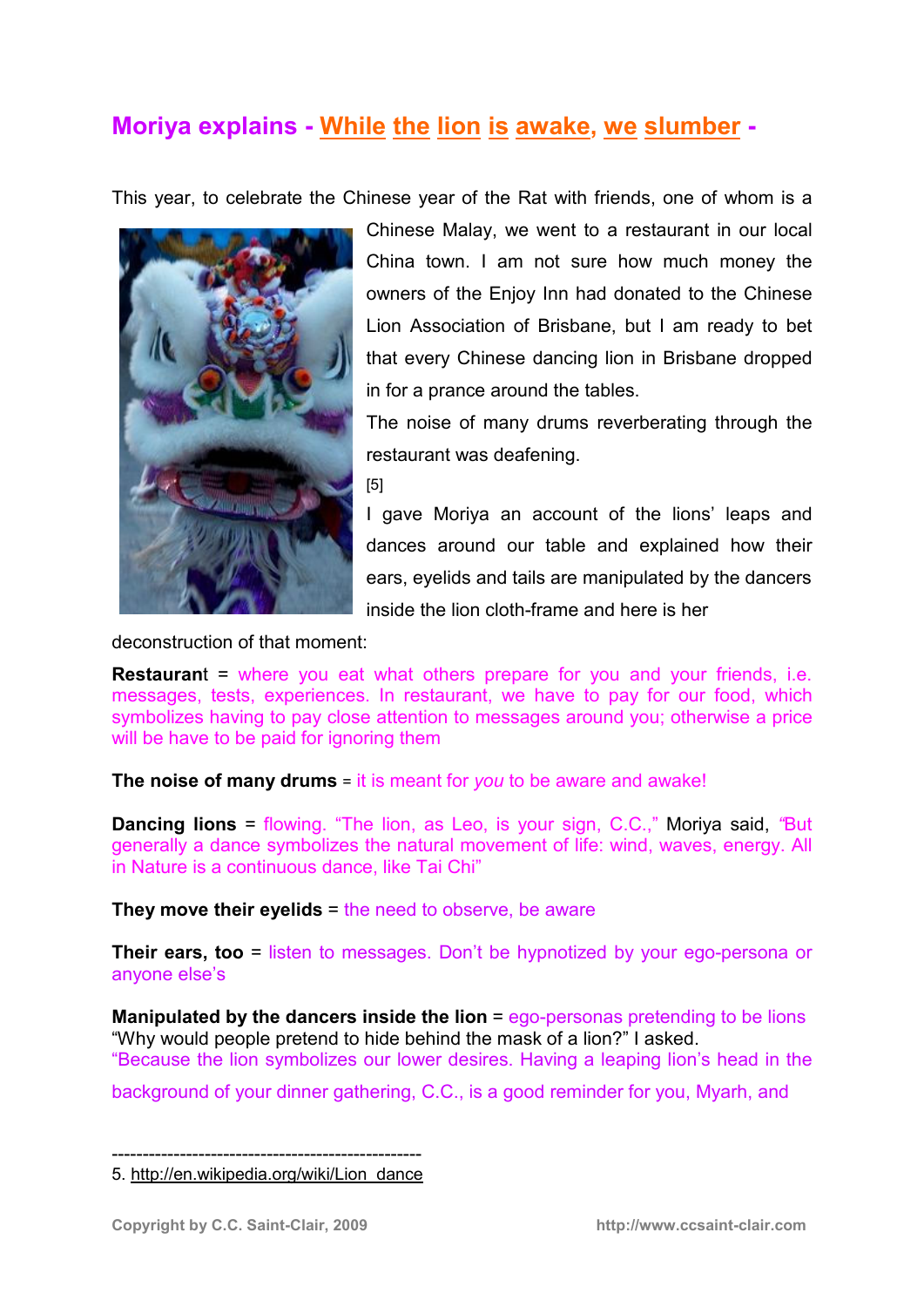all who were present to be mindful of the erratic nature of your lower mechanical impulses. Anyway, no creature is ever one-sided. They are all two-sided, exactly like our soul IS us, just as we are her incarnation – the ego-persona in the body she has in this lifetime.

"C.C., while on the topic of impulses and thoughts of a lower order, do you know that irritating flies and mosquitoes are but symbols of what annoys you and of the emotions that eat you from the inside? Once you become aware of this and keep observing yourself, you will identify your thoughts and you will understand how these thoughts bite you worse than any mosquito can ever do. Once you understand this deep, deep down, you won't have to deal with flies or mosquitoes anymore. They will simply fly off to bother someone else."

Most gardens, here, in Brisbane, harbour colonies of midges, commonly known as sandflies. They come out in the afternoons and although the flies themselves are pinprick tiny, their bites swell up, itch and linger for days, because I have an allergic reaction to them. Yesterday, a midge bit me on the toe while I was padding around barefoot on the patio. Wearing closed shoes today, a school day, was an irritating experience to say the least. Tomorrow won't be any better.

If there is a lone mosquito anywhere, no matter how many people are present, it will always find me. Myarh jokes that when I am around, she doesn't need to apply any insect repellent. Though I am glad to be of help, I can't wait to test out Moriya's theory that once I can truly be in the moment and identify the pesky thought patterns that make me react mechanically, I will no longer be picked as a preferred landing pad by these diminutive blood suckers because I will have understood the lesson and moved beyond.

"Having said that, there are of course places like swamps and marshes that attract mosquitoes. But, *ahoti*, as like attracts like and as Karma does its work perfectly, there's not a chance for someone to be in the wrong place at the wrong time.

**Ahoti** = my sister

**------------------------**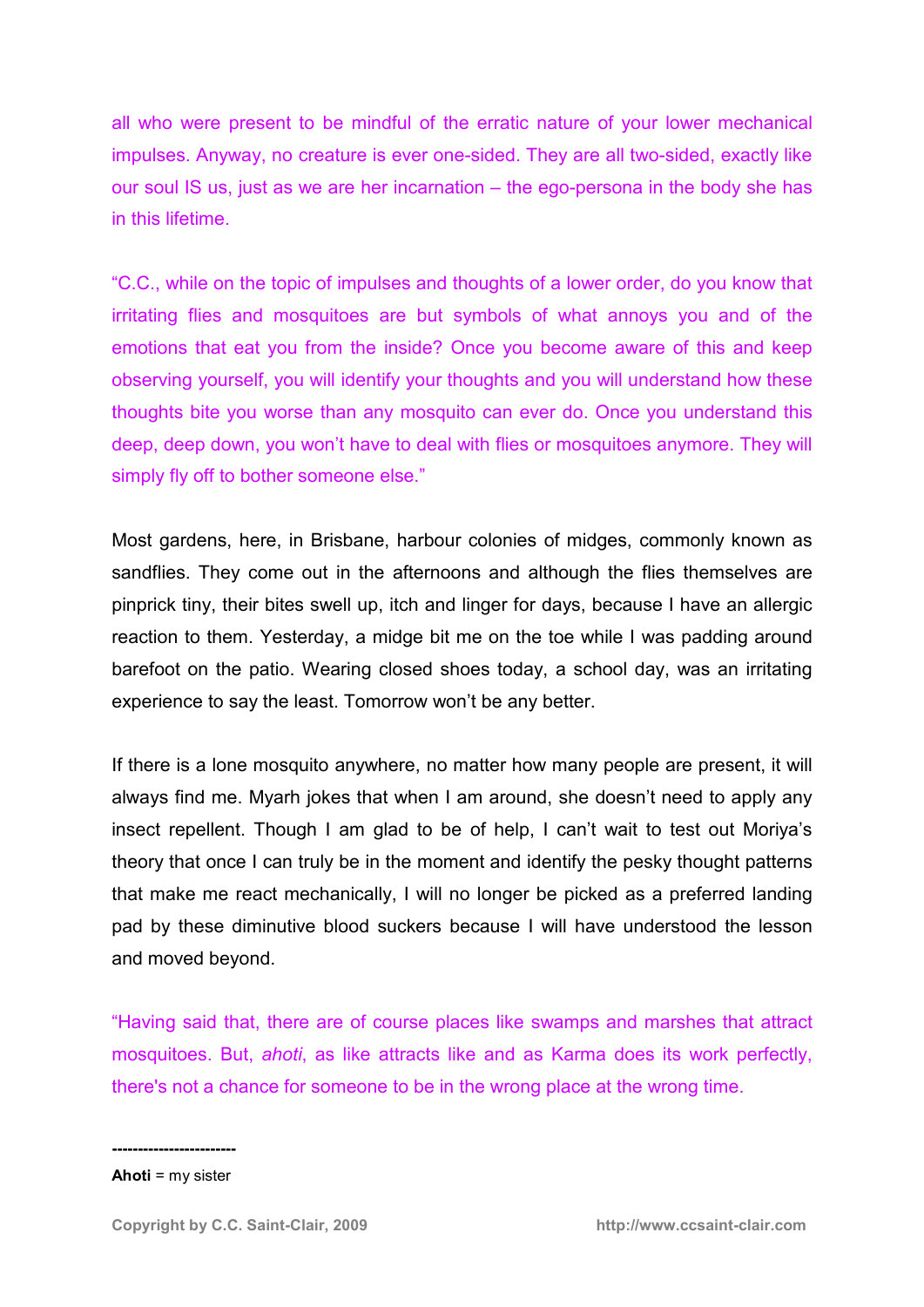Of course, the ego will ask: what would happen if ... but in reality there are no ifs. Ifs are never real. They are only fears we create in our mind. Some people get a clearer message from animals and insects than from people, so that's their fate to be bitten until they realize the symbolism of that and act on it.

"Look how symbolic it is that the flies and mosquitoes cause maladies like malaria and Ross River fever in your country. People fall into a state of deep sleep and hallucinations. So, this malady reflects the state of 'consciousness' of these people, showing how sleepily they are in their lives, like the saying that says 'asleep at the wheel' and if they won't do something when they awake from that bout of illness, their soul will attract another event to them, a worse one again.

*Ma la-asot, ahoti? Ze ma yesh!*

"You see, it is all *kish-kush-bala-bush* to interpret dreams as horoscopes do in the newspapers or on the net. Our soul never thinks in such basic linear ways. She is love, and faith, and truth and when she sends you an image of a lion, she simply wants you to see your potential to become a queen or a king, which symbolizes the soul.

You can choose to aim for that by understanding the symbolism and by obeying the call or maybe you can lose your focus and revert to obeying your animalistic egopersona, the one that just wants to be indulged and satisfied and entertained like a child, while being spiritually asleep – at your own risk.

Your mistake is to think that you need to SEARCH and find a symbol here and a symbol there, like a forensic scientist looks for clues. If you want to see the true meaning of symbols, you need to climb on top of a mountain and observe from high above – a bird's view.

"C.C., the symbols are all around. They are bobbing around like little corks, just waiting for you to look and SEE them. OK, for now, if a mountain top is too high a climb, you can at least try standing on a ladder, yes?" Moriya chides again. Then, cryptically, she adds, "No need to search far for interpretations because you need only to look into the mirror and see everything reflected back at you.

 "Messages are reminders like little flags. Minute after minute, moment after moment, they come in quick succession. Symbols, messengers, messages – the

-------------------------------------------------------------------------------------------------------------

**Ma la-asot, ahoti? Ze ma yesh!** = what can I say, my sister? This is how it is. **kish-kush-bala-bush** = load of rubbish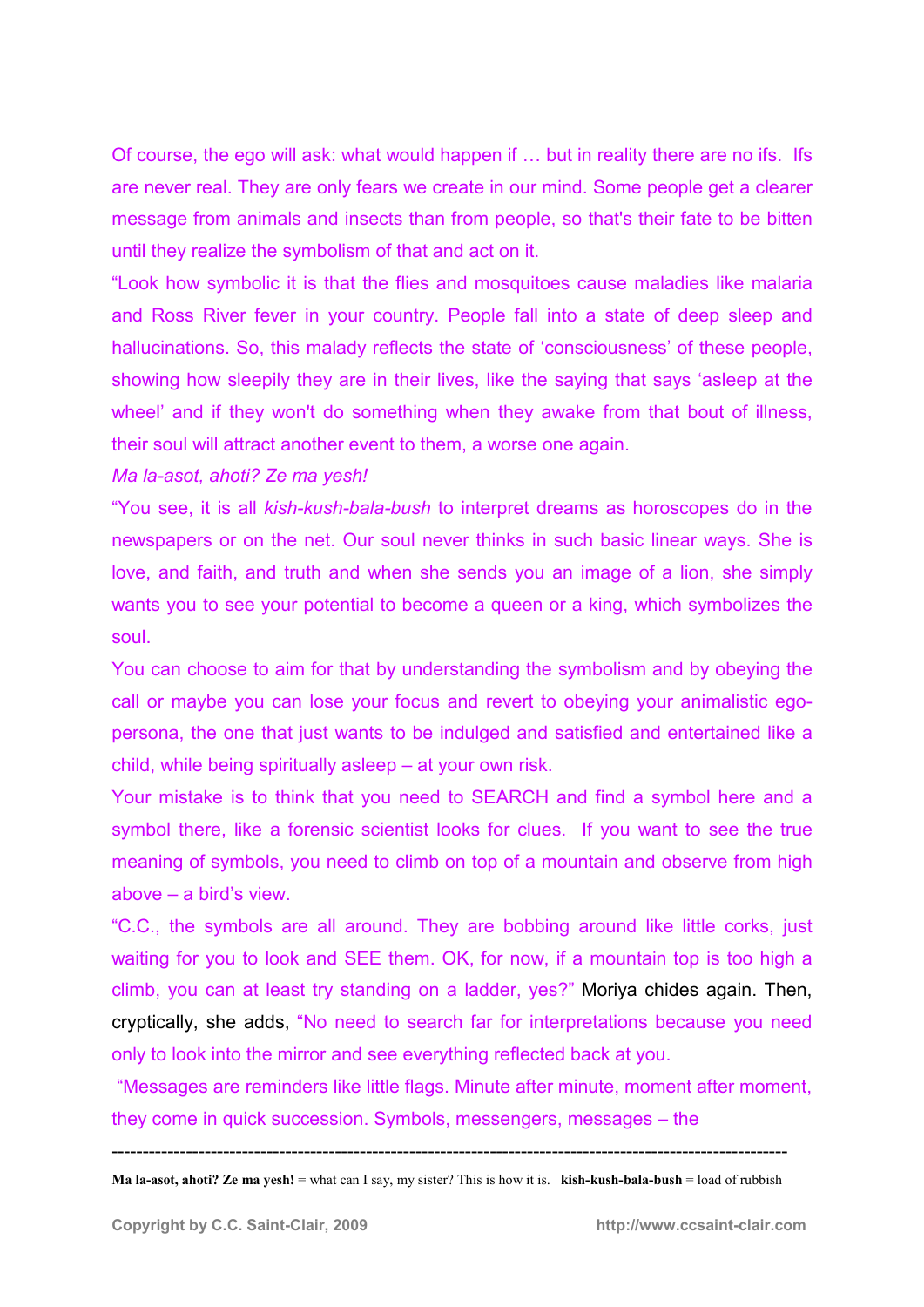show is right before your eyes. It is a live performance and it is very interesting, never boring. And if you should forget to observe and fall asleep in the middle of the show, a fresh messenger will come to awake you with a blow on the head. And see, you don't even need tickets for this long, long show. It is set up just for you and it is all free."

 $\frac{1}{2}$ 

One day, Moriya told me about another of her dreams:

"I had such a strange but beautiful dream and I will tell you about it.

I was preparing a sandwich made out of a magazine. I took out all the staples, as there were a lot of them holding the pages together. Finally the color pages were ready so I pasted *honey* on them. Then, I folded the magazine in two and offered it to the people who were nearby and everyone enjoyed eating it very much.

You see, when I awoke I remembered the prophet Ezekiel [Ezekiel 3:3] to whom God gave a scroll to eat.*"Then I ate it; and it was in my mouth as sweet as honey,"* he said.

"All I can say," Moriya added, "is that I hope my teachings are as sweet as honey for those who would like to be awakened from their slumber to gain self-realization. But nothing can change for anyone who cannot open their heart to give unconditional heart-chakra LOVE."

When I replied, "Yes, OK, but making a sandwich out of a magazine is a weird dream," Moriya was quick to reply**,** "*Lama,* weird? Look around and see how often people 'swallow' words from newspapers, magazines, books, TV, movies, radio and also from each other's mouths, huh? At least I had honey inside *my* word sandwich."

-

**------------------**  $Lama = why?$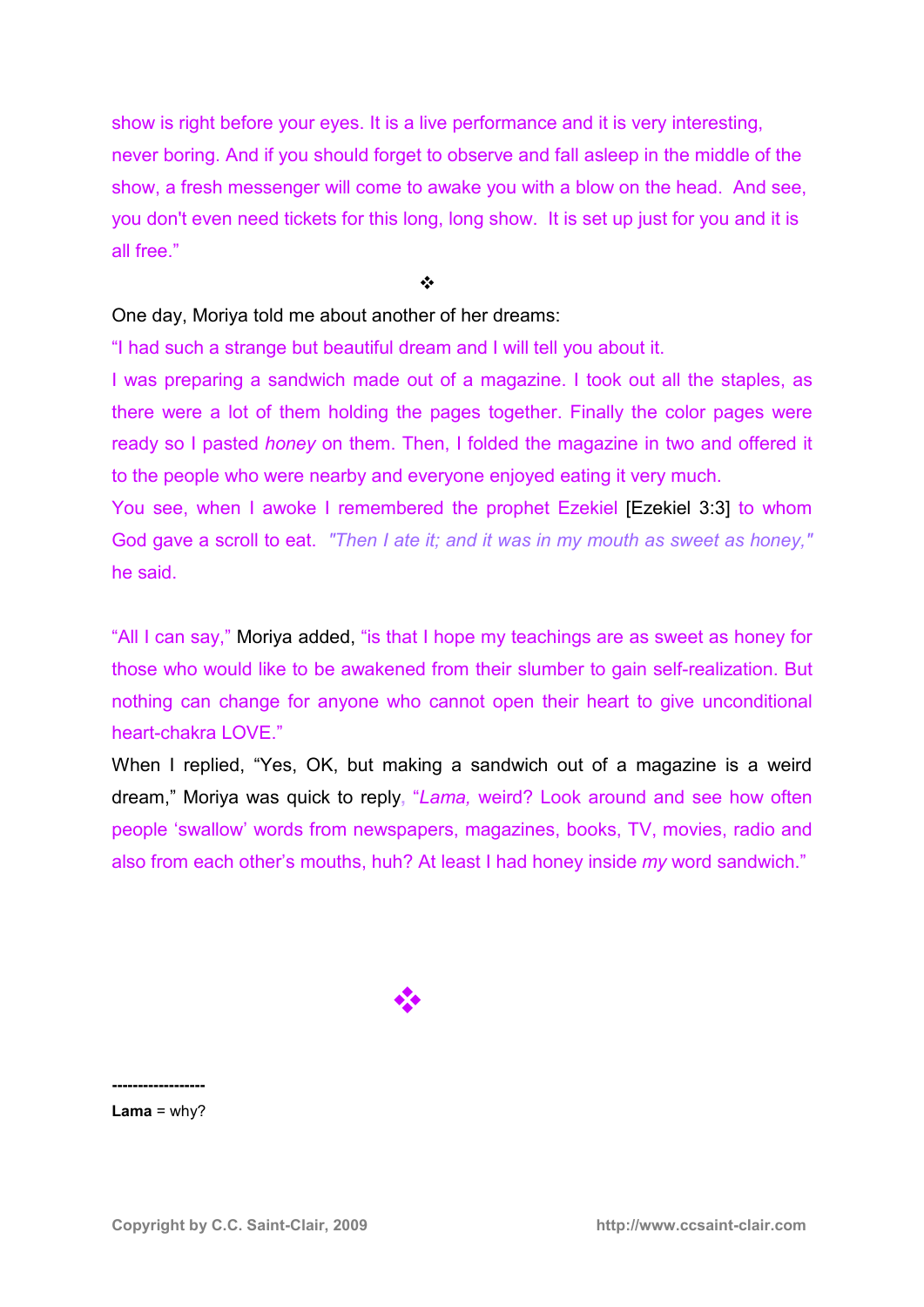# **Moriya explains – Any messages for me?**

| All your tests and messages are intended to keep you awake, to make you aware  |
|--------------------------------------------------------------------------------|
| of yourself, to observe, to notice your physical automatic reactions, your     |
| automatic emotional reaction, you automatic What-Ifs – all of which amounts to |
| yourself being on automatic pilot.                                             |
| For every one of us, these messages and tests are only catalysts intended to   |

keep us sane.

They are intended so we can find meaning in everything, as opposed to seeing none.

The more we can see for ourselves, the more our real Self grows and we feel less and less desire to identify with and respond to our false persona.

Less and less we desire to give her more fuel.

Less and less we agree passively to let her nag us like a greedy child. Less and less we allow her to trick us into being her slave.

In the Talmud there's a saying: *"From all my teachers I have learnt something,"*  but, C.C., only truly enlightened persons can teach you *everything* you need to know in this lifetime. However, regular personas can deliver to you a few messages at a time and, this, they do.

So welcome them, my Little Sister, and learn to understand their language - **Moriya**

"Let's take for example the symbol of pain, *tov*?" asks Moriya. "Pain is a great messenger. When there's pain in the body, it means something is wrong. Pain is like an alarm intended to drag our attention to a problem that would otherwise remain unnoticed, ken? Now, if you don't take care of the problem, but take painkillers, the problem won't go away. Instead, it will eventually lead to a chronic illness.

#### $Tov? = yes? OK?$

--------------------------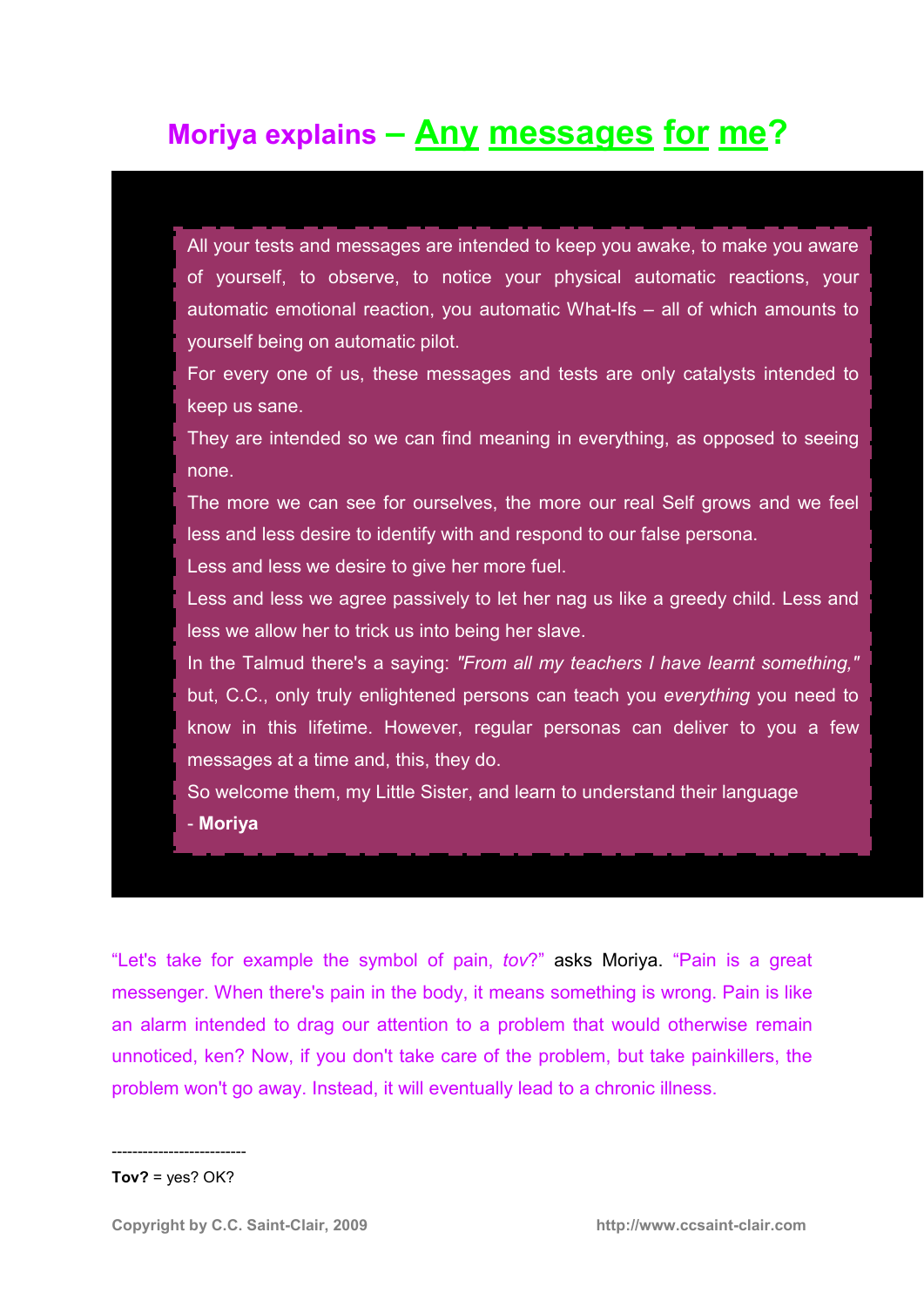Now, let's look at this from a spiritual perspective, *tov?*

When there's pain of the sort people feel when they are unhappy about their jobs, their family, friends or whatever, instead of opening their heart and practising a heart-chakra connection towards that person, they take painkillers in the form of drugs, alcohol, sex, shopping therapy, travelling, entertainment and all other kinds of avoidance *kish-kushim* in order to pretend for a few hours that the situation - and their pain - do not exist - which, of course, results in imbalance; which then triggers such states as depression, addiction or a chronic illness that is both mental and physical.

"So, you see, all symbols operate on the same level and get us back to the same meaning which is, understanding that the only absolute truth is that Soul IS love, just as it is *faith* and *happiness*.

When people are unhappy, it simply means they are not operating from their soul, but only through their limited ego-persona, the one that has a very limited range of responses, each of them of being of an egocentric nature."

"People are so used to looking at the world through the little peephole owned by their ego-persona, that they delude themselves into thinking that, whatever they get up to and however they think, is the only way and is the normal way. Then they associate with people who happen to think the same things in the same way and they call them friends and  $*qood people* - no matter what they get up to - provided they remain$ within the established values of that particular group.

"Now, imagine a person who has fallen down and has dislocated a knee, *tov*? This problem forces her/him to limp. Over a period of time, slowly, that body adapts to the limp and other parts of the body adjust themselves accordingly.

It doesn't matter that much because the person still can walk and go on with their life. That is, until the person's spine is permanently bent the wrong way and she has to walk with the help of a stick; physical symbol of all the emotional crutches on which this person has depended all her life. In due course, the person might sigh

-----------------------------------

#### **kish-kushim** = nonsense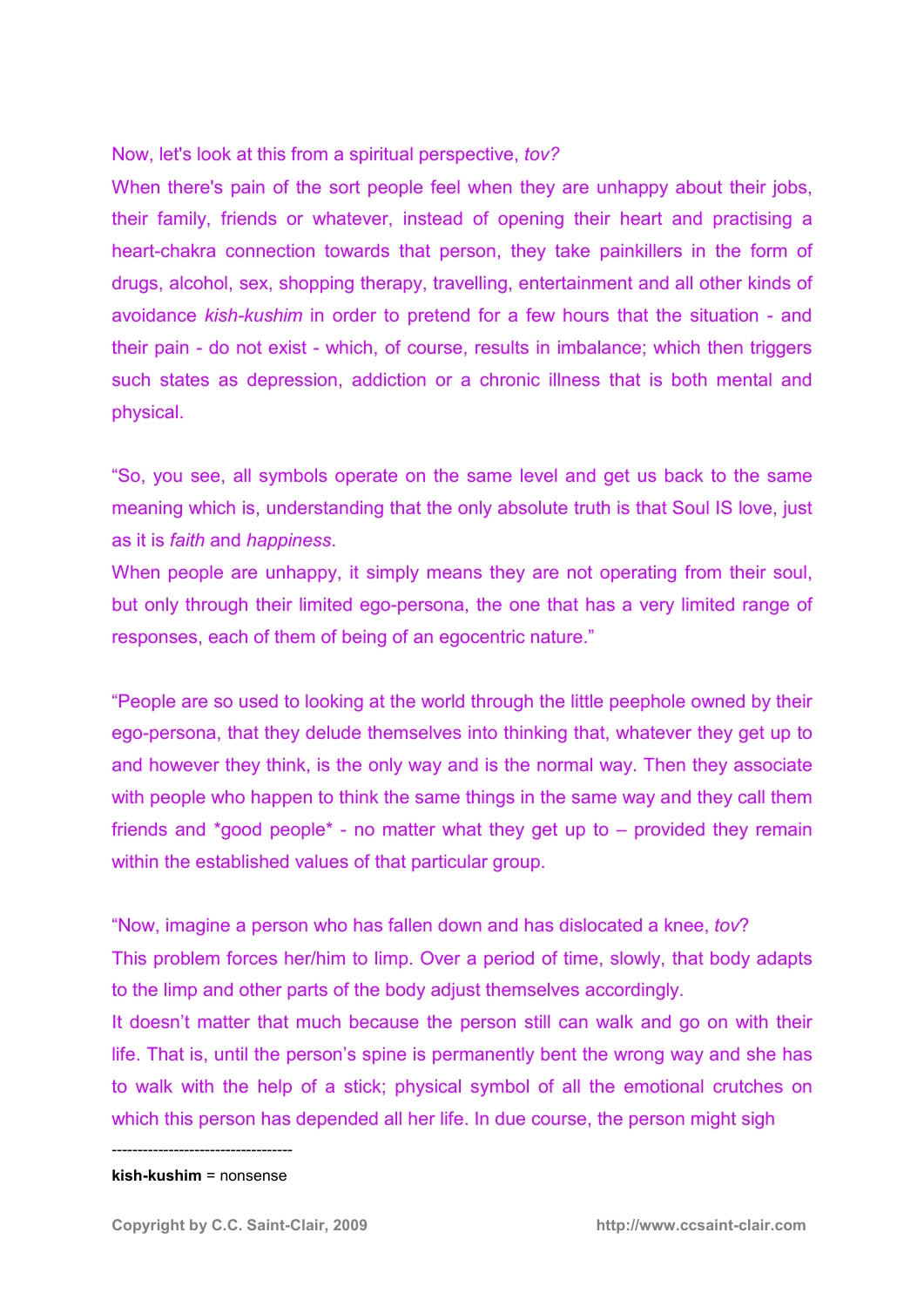about it, but basically all they think is *ze ma-yesh* and the people around this person think, too, that *it's just the way things are*."

Status quo – nothing changes and, worse, no one even thinks anything is *really*  wrong until the doctor one day announces that major surgery – to be followed by weeks of rehab - is needed.

"The solution is, of course, to see, to understand, to stop and to reverse these happenings in order to return the body to its normal state.

The same thing applies to our mechanical reactions to actions and lack of understanding of the real world, the spiritual world around us."

 $\cdot$ 

A few days ago, in a bid to be \*in the moment\*, prioritizing home jobs according to urgency, not according to which I wanted to do most and which I wanted to do last or not at all, I dragged myself to the front yard to mow the lawn. Between you and me, this activity is always way at the bottom of priorities when it's my turn to get it done, but I had promised Myarh I would mow that lawn three weeks ago already and in the meantime, the blades of grass had shot up beyond ignoring, even by me. So off I went, although I could tell that the late afternoon sun still packed a lot of heat.

The front yard is slanted towards the street and while I was struggling with the mower on the uphill part, I reminded myself that if cutting one's hair is symbolic of trimming down old thoughts to make room for fresh new ones, mowing the lawn might symbolize the same thing. Not surprisingly, this thought gave me a boost of energy and so off I went pushing and pulling the big mower.

When I had almost finished what of the yard is adjacent to the neighbour's half-wall, I became aware of a presence behind me. I turned around, thinking Myarh had brought me a glass of water but, to my surprise, it was the neighbour.

Although we have been neighbours for more than ten years, the only interaction we have with each other is the occasional wave of the hand from a distance.

And so, unsure as to what he wanted, I looked at him quizzically over the din of the engine.

**----------------------------------------** 

**Ze ma-yesh** = that's how it is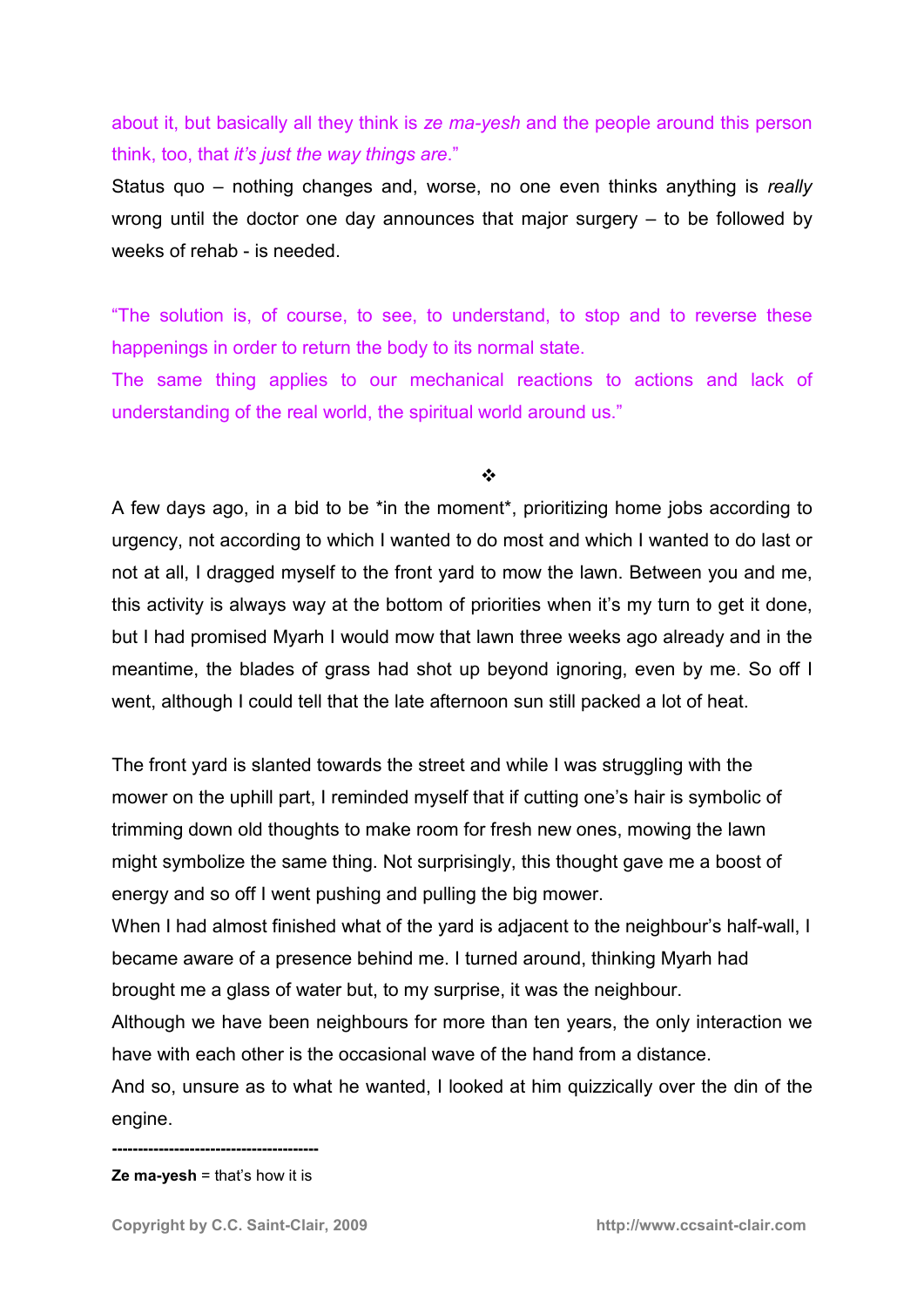Yes, yes, when caught off guard, I am one of these people whose first expression is a frown. Still  $\circledR$ 

I noted his bare chest and the wide-brimmed hat on his head and the three others he had in the hand he extended towards me.

The neighbour spoke. I lowered the revs on the mower to hear him better. He spoke again, "You've been mowing for quite a while already, in the sun, without a hat, and I thought you might need one. I wouldn't want you to feel faint or anything." Oh, I was so touched by his concern that I smiled. I thanked him for his thoughtfulness, adding that, truthfully, I was just about all done for the day.

When I recounted the story to Moriya, the first thing she replied, as I knew she would, was, "*Ve-ma*, *ahoti haketana, omeret* about symbols? *Stam kloom? Yo-fi, beemet,"* which roughly translates as "And what about it, my little sister? No thoughts of your own regarding the symbols? Just a coincidence?"

*"Tov,"* she added, "you did *tov meod* comparing the grass to thoughts and the need to cut them down. *Ze tov, aval ma odd?*

This is such a good message and I think you missed it altogether, just like you might go to a movie and not get the ending.

Look, you were cutting the grass, i.e. thoughts, yes? Now, you did it while the sun was hot, yes?

**Sun** = soul which gave you her good energy.

The neighbour is a messenger for your soul, because he came to offer you some protection. I mean, look at the picture, *ahoti*: on the one hand you remembered to trim down your thoughts to make them more manageable and consequently your head was exposed, which means *fewer thoughts* which in turn allows more *light and more warmth inside your mind*.

The man with bare chest showed you the escape from the need of the flesh. As the Kabbalah says it, we need to take away all of our disguises, our masks, and unveil ourselves. *Overall, this message is about you being protected by your soul.*  So, you need to learn to accept all your messengers and whatever your messengers come to offer you, no matter what it will be, good or bad, sweet or sour because always it is a message for you to understand and heed.

**------------------------------------------------------------------------------------------------------------** 

**Ze tov, aval ma odd = that's good, but what about the rest? ahoti = my sister**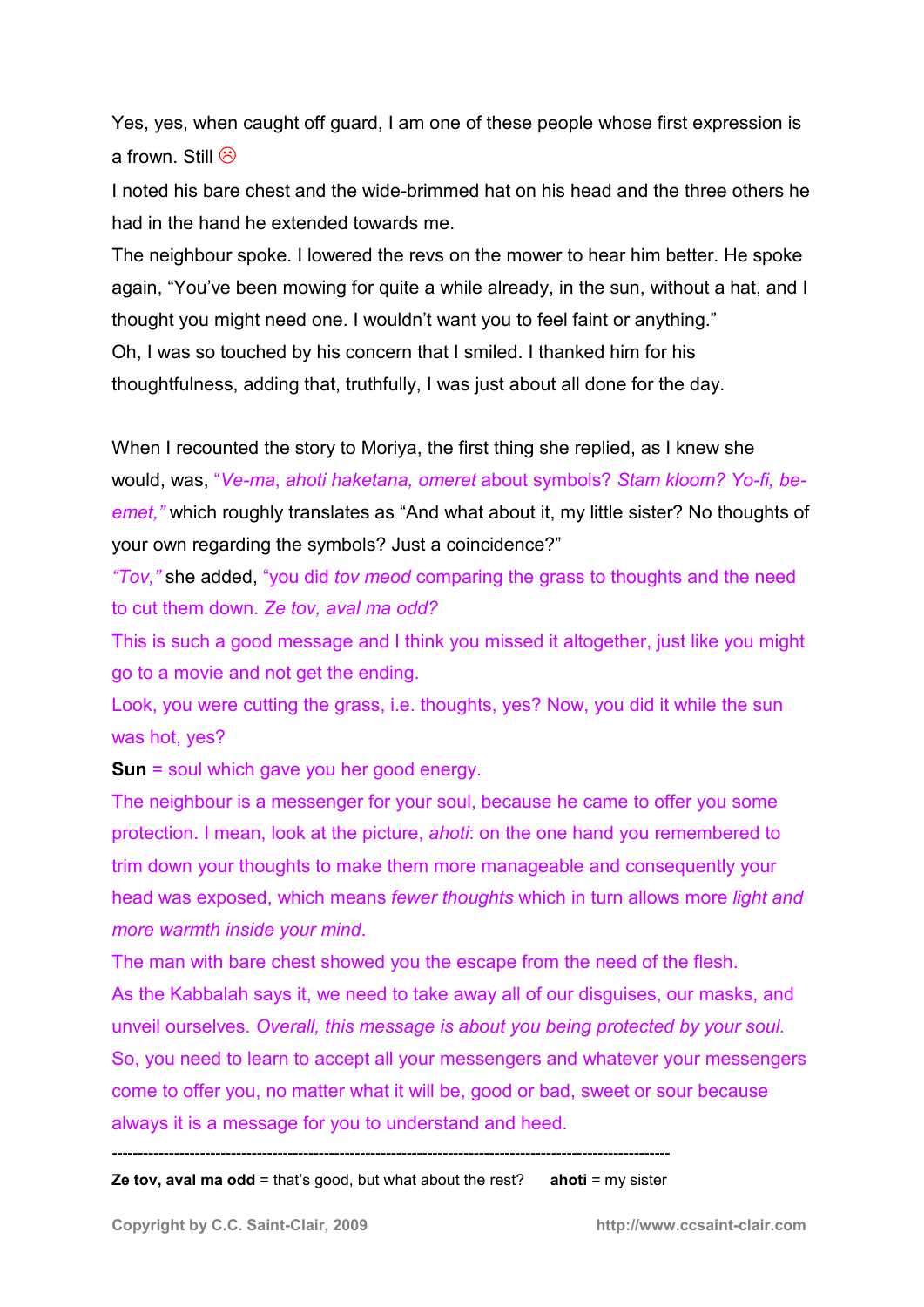Always pay heed to strangers in the supermarket or at your place of work or wherever you go, because they will be trying to deliver you something and you must TAKE IT."

 $\frac{1}{2}$ 

A few days ago, Myarh went shopping for a new laptop and while there, she experienced a \*moment\* laden with messages of the sort we are discussing here. I am including this incident here because Moriya found it to be particularly symbolic – as they all are.

Unlike me, she always does a lot of background homework before buying electronic equipment. It is something she enjoys doing. She finds it a nice escape from her work. OK, to each her own.

So Myarh eventually settled on a laptop which came with a few hundred dollars' worth of extra bits and pieces, extra RAM, and two years' worth of free anti-virus software.

The store from which she made the purchase was in a very large mall in which she had never shopped before. On the way back to the car, she couldn't find it where she thought she had left it in the underground parking. The likelihood of it having been stolen was slim, and so she walked and walked through this multi-level carpark until she was totally disoriented. Finally, she called me for emotional support.

Myahr is a sailor and she has a very accurate sense of direction, which is why we were both perplexed by this incident. What else to suggest to my darling besides that she sit herself in the nearest coffee shop and order herself a *cafe au lait*, her favourite. I also encouraged her to calm her thoughts enough to let the facade of whichever shop she had first noticed upon entering the area float up to her consciousness.

**shopping for a new laptop = new approach/attitude/consciousness.** In Israel, we call them mobile computers so, as all computers, a laptop symbolizes the persona

**homework research** = preparing herself for the change

**free anti-virus software for 2 years and free extra RAM** = ongoing protection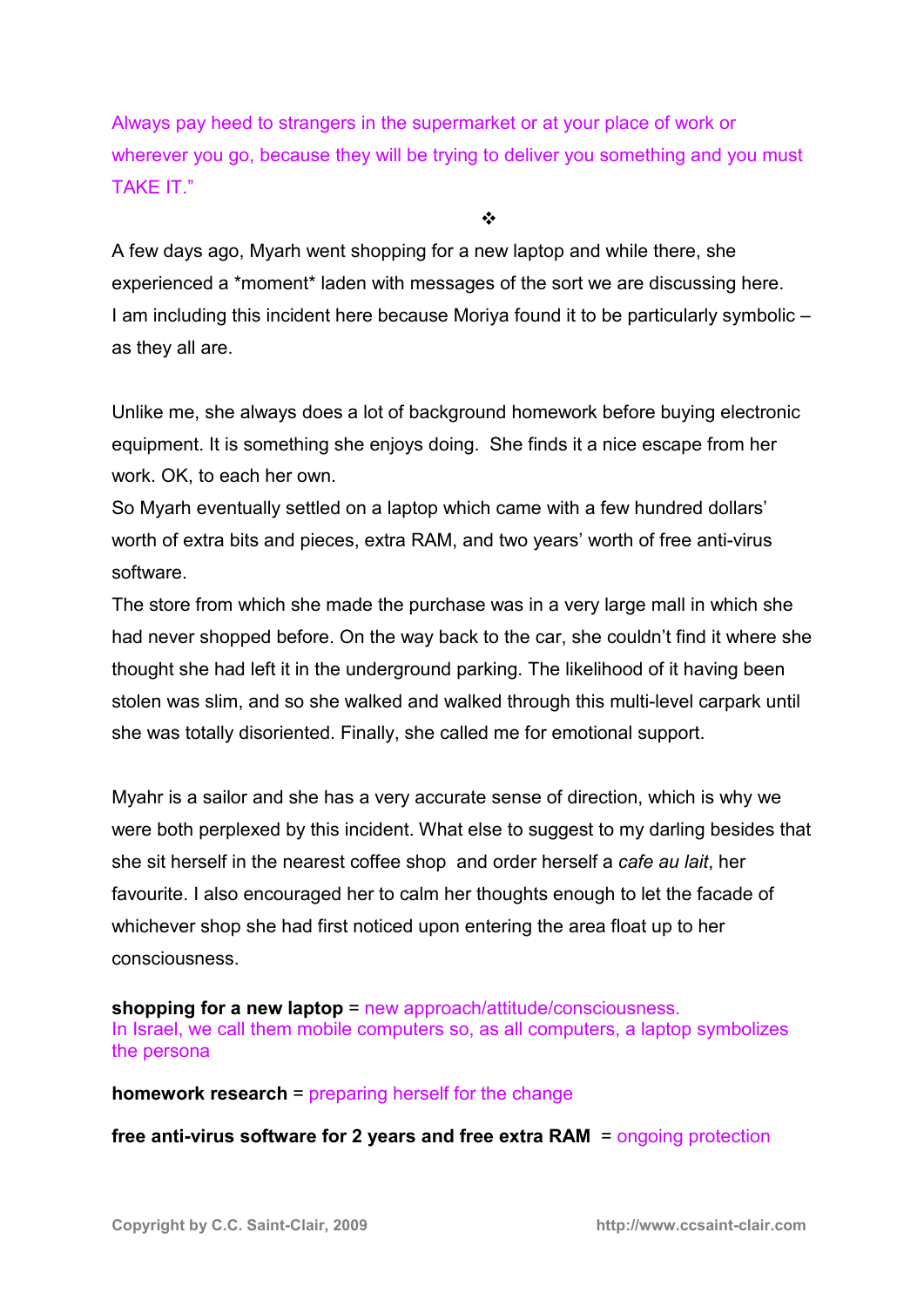**she just couldn't find it where she thought it was** = cannot find herself, i.e. her spiritual real self

**she walked and walked through this multi-level carpark** = underground parking lower level of the persona. Of course, following where our persona takes us will only lead us into a loop

**she called me for emotional support** = she needs your help to evolve and find her true self. You are good guidance for her

**let the first shop she would have noticed upon entering the shopping area float up to her consciousness** = help her connect with her source , her soul

**she enjoys a very accurate sense of direction = CC, it's a different kind of sense** of direction that is needed when all arrows points inward and not outward.

"See how symbolical this incident is? Nothing ever happens in a vacuum. Everything has meaning and purpose. How could it be otherwise when evolution starts from ABOVE and filters slowly down to our consciousness?

The major problem is that messages, unfortunately, become distorted on the way down. Our channel needs cleaning. Water doesn't flow well through a corroded pipe."

Even our plasma TVs need to be tuned before they can transmit an image.

#### $\frac{1}{2}$

A while back, at low tide, while looking for bits of shells to use as lugs to slip into my stretched earlobes, I came across that of a turquoise blue snail. My first thought was *Wow!* because in all the times I had fossicked among the black boulders of Burleigh Heads, I had never come across any shell of such an unusual color. Most of my finds come in various shades of beige, white or black.

I picked up the shell, turned it upside down, peered inside to make sure it was vacant and then put it in my pocket. I thought I might send it to Moriya for whom shells

symbolize the optimal emptiness we should seek to establish inside our minds. The other interesting fact about all shells is that it is the *empty space* inside the shell that defines its shape. [6]

6. http://www.laputanlogic.com/images/2005/04/14- 10CYRBNWP00.jpeg

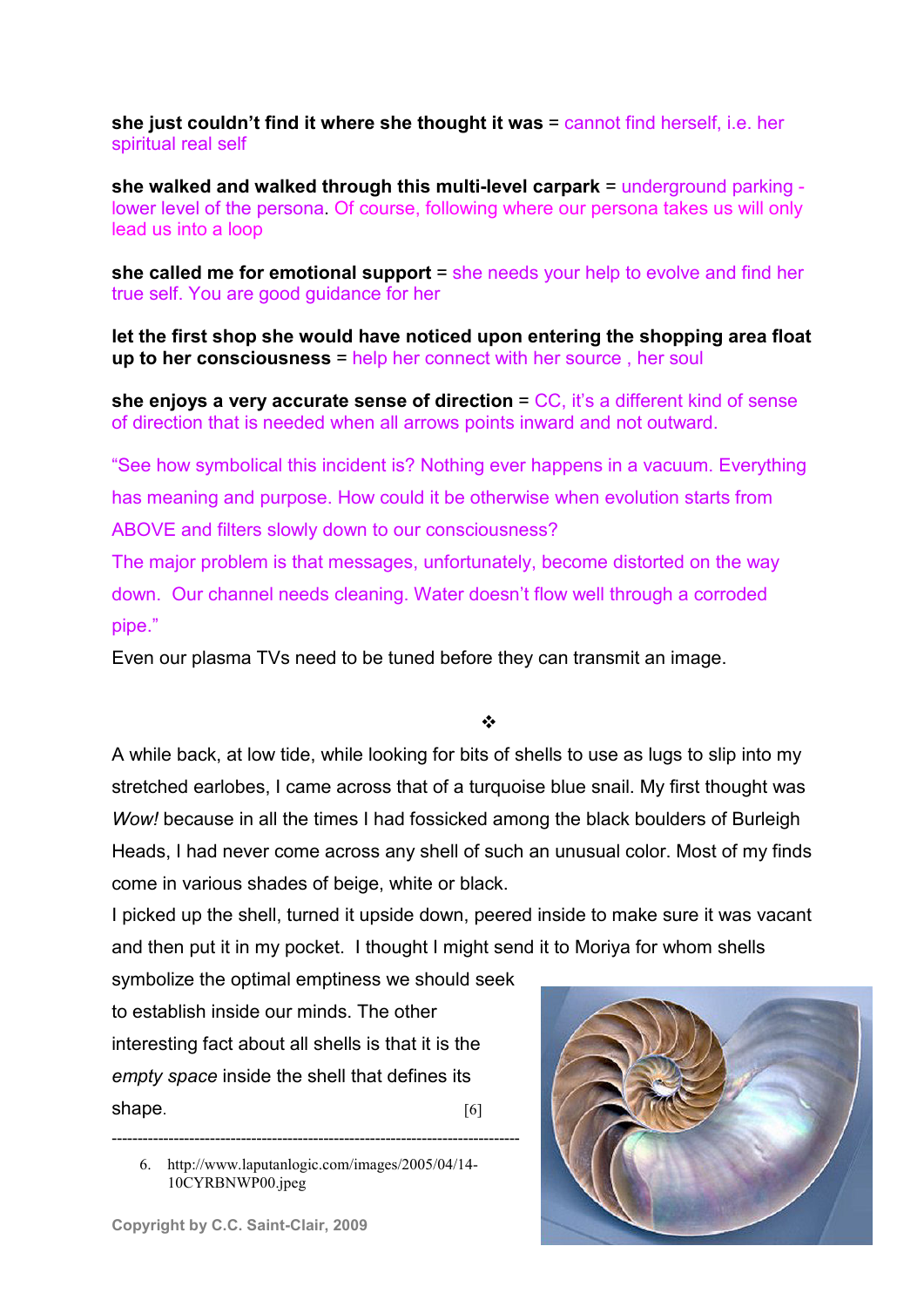I agree that this makes the humblest of shells very special. Besides, isn't it a shell that, in spite of its \*emptiness\*, gave Leonardo da Vinci the blueprint for the spiral?

Back to my story: a few minutes later, when I took the turquoise snail out of my pocket to look at it again, I just about dropped it in surprise.

Two thin claws were protruding from the opening.

The shell was inhabited after all and its owner was definitely alive.

Mumbling a little apology, I carefully placed the shell back on the sand and watched it drag its heavy shell towards the closest rivulet of sea water a few centimetres ahead.

Once again I asked Moriya for a deconstruction because no matter how many entries I have included in the glossary currently posted on *C.C. on Destiny*, daily awareness always throws up more unknowns. This time, though, I attempted a little deconstruction on my own typed below in bold black.

# **Low tide = exposed** = *ken*, not flowing

**Black = absorbs everything** = *ken*, ego

**Black rocks** = absorbed back habits, hardness – mechanicals = *ken.* But they're high so they have potential for evolution

**Coloured pebbles** = **pretty and small but always kiskushim or distractions** = *ken.* 

**Shell = life experiences?** = *ken.* 



**Seeking emptiness?** = our ego = Astral shell - a need to break out of our shell without being hypnotized by its outer beauty

**Blue** = throat chakra? sky? pure color**?** = blue is the mystic color that symbolizes soul

**in pocket** = locked up = prison = attachment

**It was alive** *= kamoovan,* as whatever that blue snail symbolizes cannot be dead.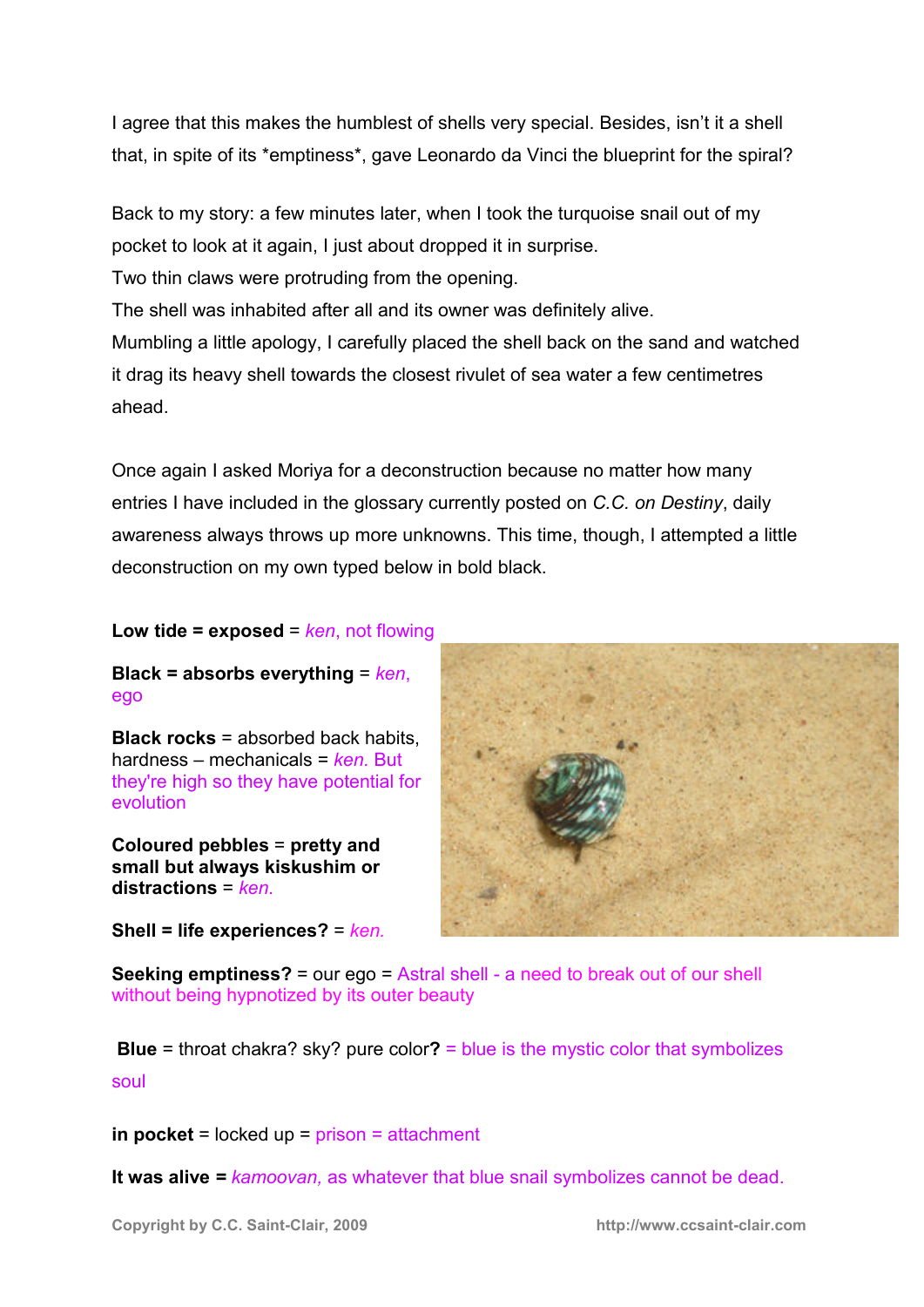The empty shell symbolizes a state of self-awareness where there's no ego. You see, you were hypnotized by the outer appearance and felt the attachment to claim it as your own, but then there's *someone* inside, *ken*?

**"Question:** Who is this little \*I\*, this little persona, that is hidden inside this beautiful shell?

**Answer:** the persona that is hidden inside our beautiful soul."

"And?" I asked.

Moriya: And nothing, C.C. Just be in the moment. No plans. Don't touch. Just flow. Keep in mind that you don't need to do anything that is not needed right in this moment. Everything that is not needed right at this moment is unnecessary and will only burden you with more *kish-kushim.*

"Look, let's assume you are flowing and in the moment while writing this file. As soon as you're done, you'll want to send your work to your proof reader so she can find all your typing mistakes.

The confirmation of whether you *were really in the moment* is whether your file will get to her easily and whether she will be free at the moment you need her.

If you write because you \*want\* to finish this file, because your persona wants to see it added to your Destiny index or because you want to move on to the next topic, that would be wrong.

You won't be the moment.

Your thoughts won't flow as nicely as they should.

You'll miss making great connections.

Your analysis will be rushed – too long/too short/unclear, and although you'll be free to move on sooner, you'll find that you can't send off the file; that you've made a mistake saving your final draft. Or that your proof reader is not free to do the work for you.

Then you become anxious and you want to push and \*touch\*, trying to fix the problem; to shorten the delay by getting someone else to do the work, and you

------------------------------------------- **Ken** = yes **Kamoovan** = of course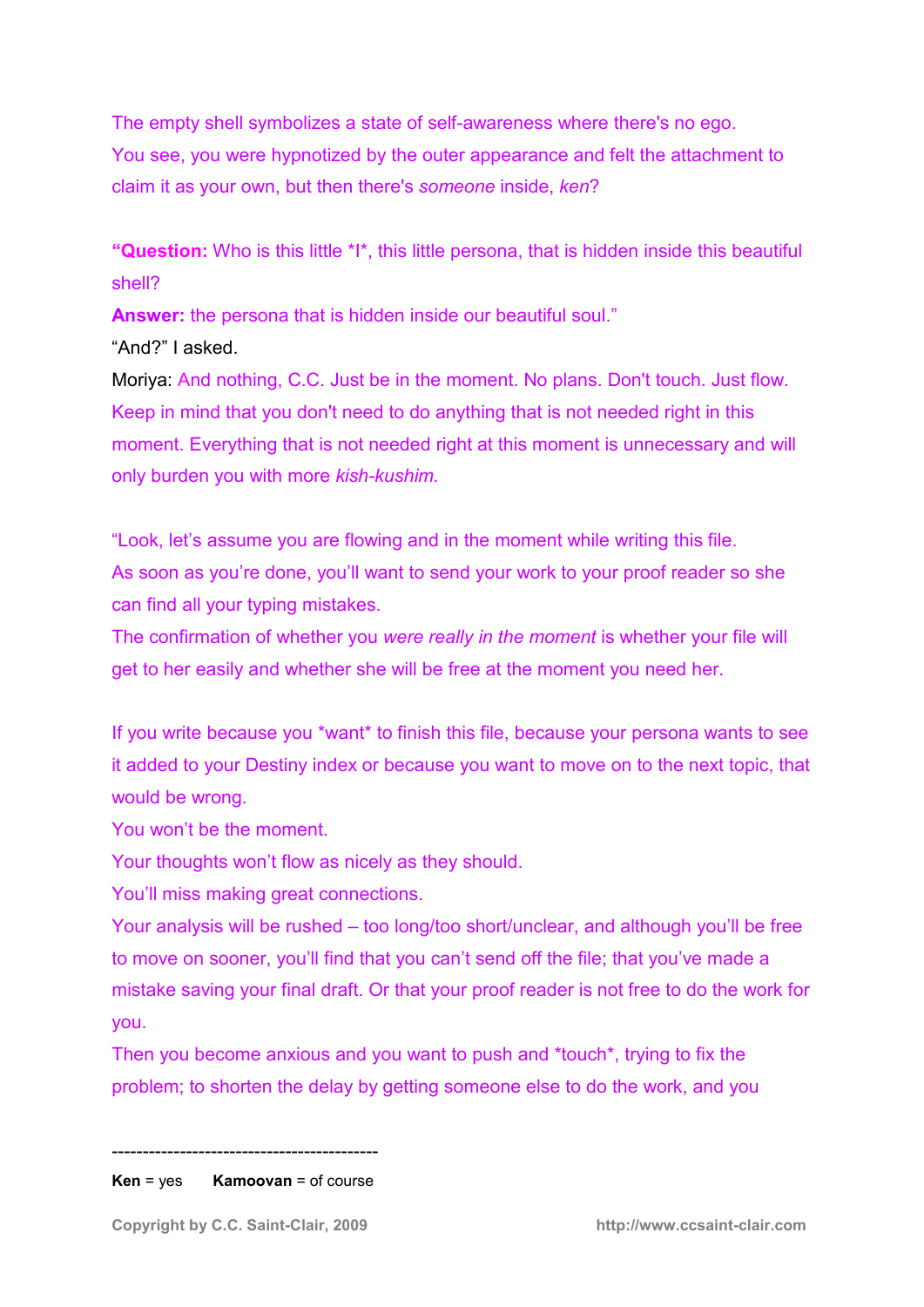create even more blockages for yourself. Although your file will be good, it won't be the best it could have been because you yield to the urges of your persona. Don't you know already that whatever you push here, in the one spot, rises there, in another spot? Just BE IN THE MOMENT, will you?

Considering what did truly happen to my original file on Symbols, a saga I will share with you on the next page, I wonder if Moriya does not have the gift of prophesy, a subject not yet broached between us.

"Here's a true story to illustrate the point," Moriya adds, to explain why manipulating **What-Is** is not a good idea. "There was a rabbi in Jerusalem who had many health problems. One day he made an appointment to see a specialist. For some reason this rabbi changed his mind a few days later and cancelled. Then another rabbi, a Kabbahlist, organized an energy healing by gathering ten old people to create a strong circle of healing energy to transmit to the sick rabbi. That seemed to work for a short time, as the rabbi looked and felt better. Unfortunately for him, he had a relapse and, *sof sof,* he made another appointment to see the specialist, *AVAL* by then, this doctor was no longer available. See, C.C., *when you postpone or touch something you move EVERYTHING with it because pieces of the puzzle are inseparable.* 

This brings to my mind Picasa, the free-share photo software you might be familiar with. When viewing any of my digital albums, should I want to move a photo elsewhere within the album or across to another folder, all I have to do is drag and drop the picture wherever I want to be. As if set on a floating layer, the pictures all around move to accommodate the newcomer and settle back in lovely orderly rows. The main difference is that in the material world, tampering with the spontaneous arrangement of What-Is, upsetting natural synchronicity, never yields a neat little outcome.

And now, as a case in point, I will say something about the synchronicity - or lack of that I will always associate with the writing of the original file on Symbols, of which this one has become the third and final instalment.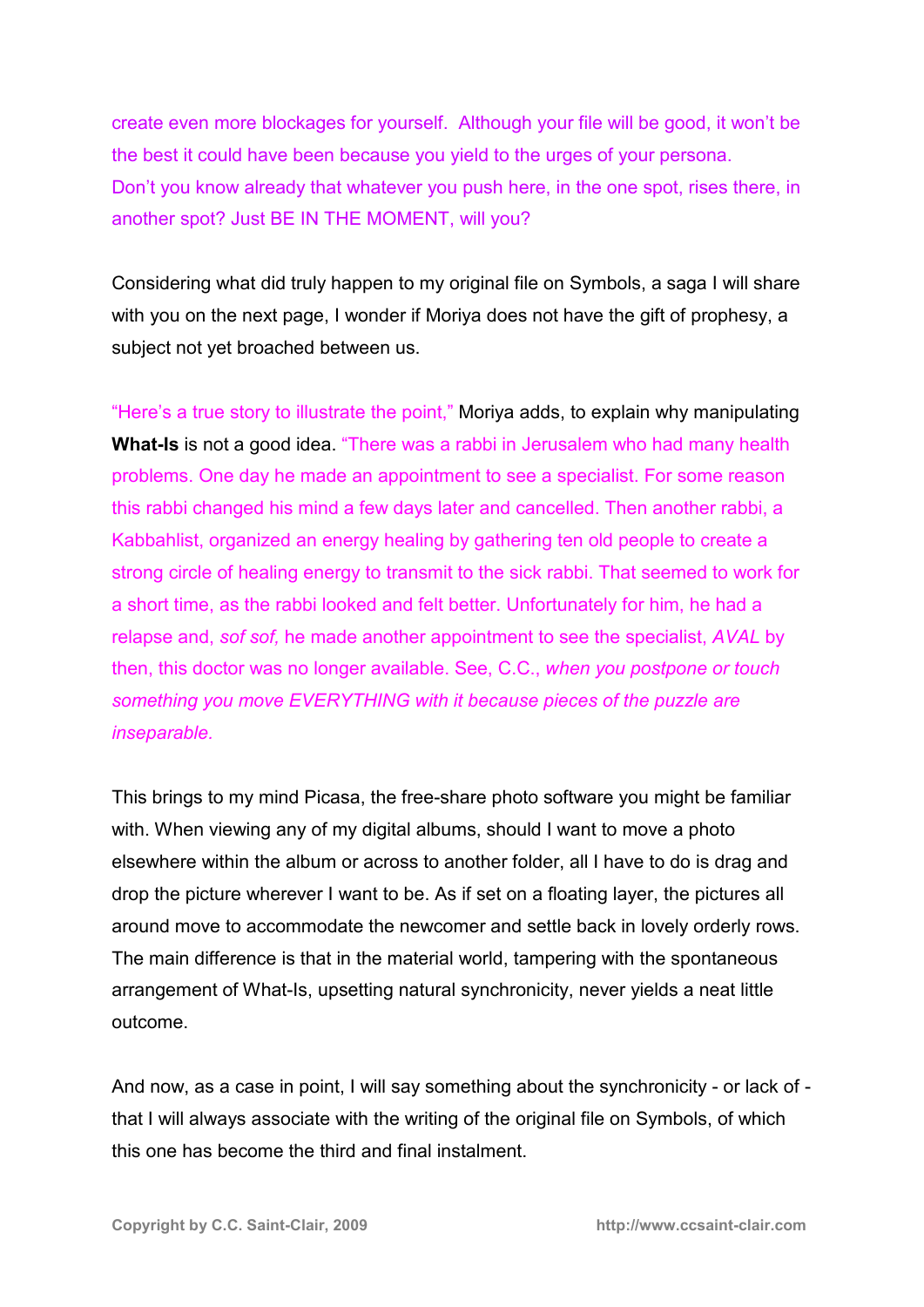I am normally a quick writer. I wrote and published seven novels in five years. I also wrote each of the files already on the Destiny index over six separate end-ofterm holidays – one file per holiday – each under 15 days while doing a lot of other things with Myarh, like long walks on the beach, catching up with friends and tending to all the home jobs that holidays absorb so well.

Once proofread by Joy, the dear friend who does this for me from the kindness of her heart, I had each file uploaded on Destiny a couple of weeks later. Yet, although I began writing **Spirituality in real time** back in April 2008 and today is 4 November, it is not yet finished.

Moriya is right: Soul Time does not work according to anyone's clock, needs and wants. Nor does it worry about the passing of days and months. Soul Time's tick-tocks may appear whimsical, but I am learning to accept that it is only as whimsical as the state of our emotions and the vibrancy of our energy field. It can flow as smoothly as sand through my fingers just as it can move as ponderously slow as gravel through an hour glass.

This is what I tried to convey back in August 2008, in a forum reply to Gntltong, a fan of my novels who, with a couple of other readers, was waiting expectantly for the release of that file on Symbols. She enquired about the uncharacteristic delay:

The big difference between how I used to do things, and now, is that now I understand there is a difference between what I *want* and what I *need*.

Because I now believe I have a soul and I have heard enough and read enough and discussed enough to believe in dynamic karma-shaping, I understand why *less is more*.

\*Doing\* less, controlling less, fighting less to make square pegs fit into round holes is always more than what is needed, if you know what I mean.

Accepting what \*IS\* while refusing to play my brain's game of What-Ifs - is a very active process.

For example, I no longer spend hours daily being my own

**Copyright by C.C. Saint-Clair, 2009 http://www.ccsaint-clair.com**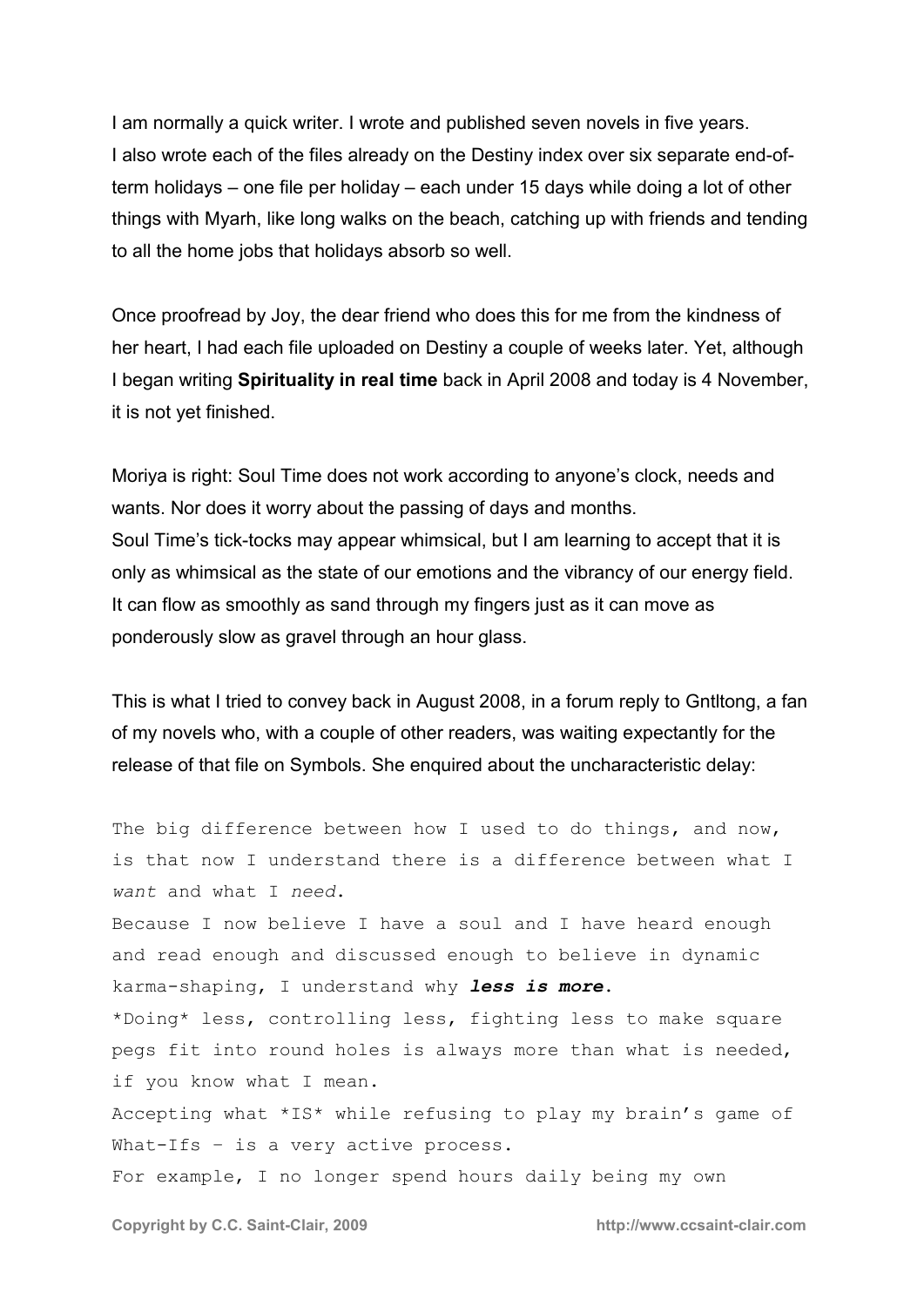publisher and agent, trying to connect dots around my novels in a bid to have them become a Pink-household name. Indeed, what *shall* be will be.

I have written these novels, they are my children.

I have done my best to make them fly and soar but although I was driven to do all that over a period of five years, I now understand that it is up to a much greater power than mine, karmic synchronicity, to make them spin – or not.

\*Driven\* is a great word that speaks for itself – more than fixate or obsess, being driven is … passive. *Something* – be it ego/fear/greed/lack of unconditional love, whatever it is - drives us. *Something* holds the reins firmly in hand and that *something* cracks the whip very near our ears.

Truth is, I have no way of knowing whether a sustained wave of interest in my writing, though great for my ego-persona, would be great for ME – long term.

I have no idea whether a major breakthrough would bring true contentment to my life - or the opposite - however directly or indirectly.

You are right, Gntltong, when you say that in 12 weeks or so, I would normally have finished the entire draft of a novel.

But, back in the days when I wrote novels, I was \*driven\* which means that, except for what I needed to do to be ready for my professional day, everything else, including time with my darling, had to fall around the various demands of \*my writing\*.

The hours I no longer spend writing and/or finding ways to break down doors, I now spend reading, researching, studying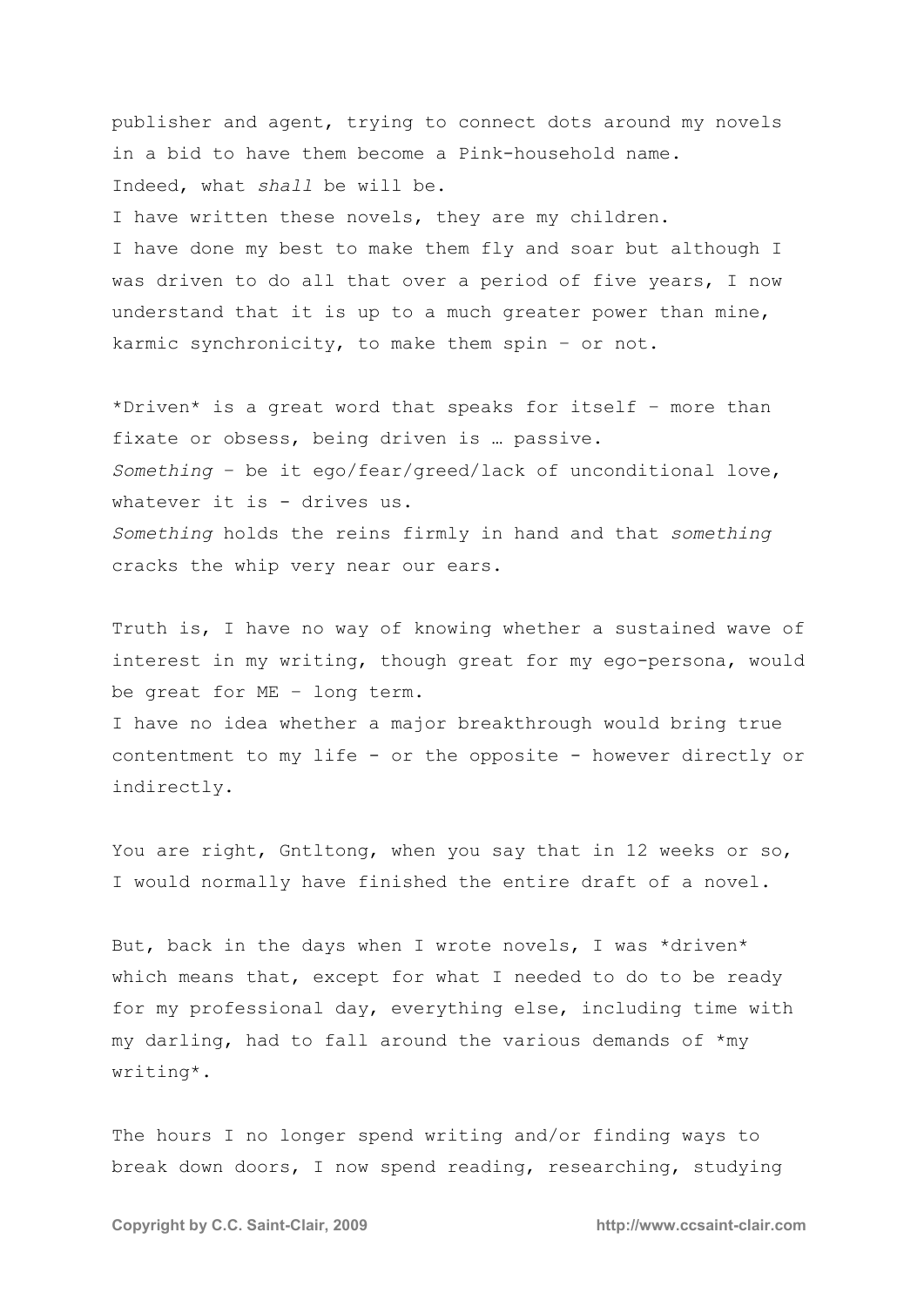all that is relevant to a dynamic – non-religious - approach to spirituality. This, Gntlong, is what now absorbs my \*free time\* - after I have processed what needs to be processed in the correct order.

Doing all of this now seems more important than stamping the ground, like a bull at a gate, to meet imaginary deadlines. Having said that, it looks like, tonight, I actually have a window of opportunity to return to \*that\* particular file for a few hours – and maybe again tomorrow. That is as much advance planning as I care to do for now.

#### But you know what, Gntltong?

I thought the glossary and the first 40 pages would be the sum total of what I had to say on the topic. I thought all I needed was to find time to tidy up the draft, rush it off to the proof reader and be done with it.

We-ell, in between a series of *contre-temps,* a real saga, between my lack of spare time, my computer meltdowns [yes, plural] and my proof reader's temporary unavailability, I have realized that I should go back to page 1 and work my way down, slowly, gently, peacefully to see where that took me, in the fullness of time.

Let's see how \*the\* file reads after it get its upgrade. Let's see if my thoughts \*pour on to the screen through the keyboard like choc topping on a donut\*, as I wrote yesterday in another thread.

Thank you for having asked the question, Gntltong. Keep yourself well. And keep watching this space :)

 $\ddot{\cdot}$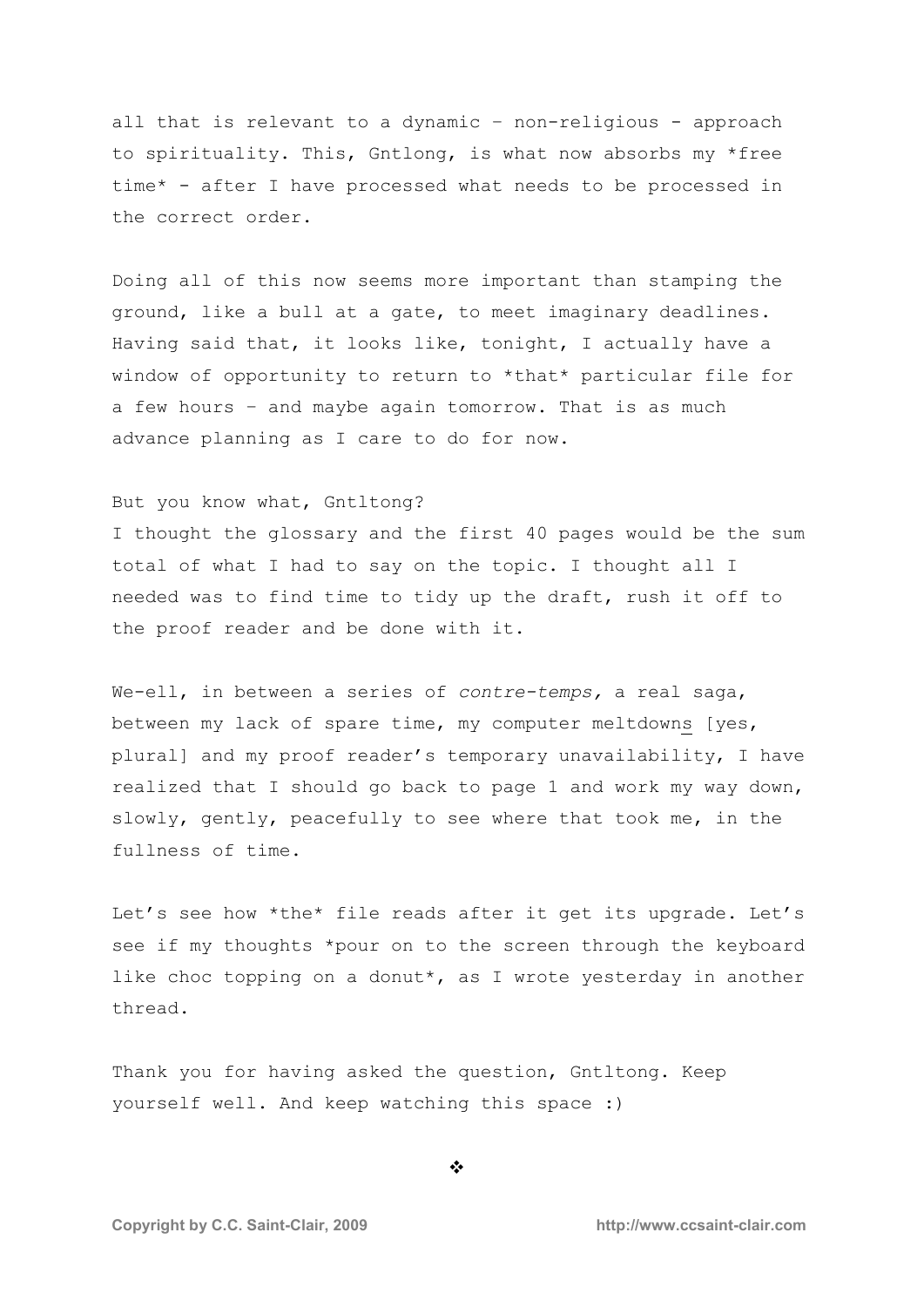Interestingly, \*the\* file in its initial format was 25 pages long plus a glossary. In the meantime, though I felt I had not had enough spare time to do much with it, it has morphed into something large enough to be called a chapter subdivided in three sections, roughly total 160 pages – this section being the third and last one. How did that happen?

The only answer I can think of is that, though over the past six months my opportunities to write have been few and far between, when there have been little windows of opportunity, I was able to write in my usual way - writing a lot in little time.

And ... isn't that what flowing is about?

A Buddhist saying has it that when a person is evolved, s/he can do things as if s/he had ten hands – certainly something to aspire to that would make multi-tasking more efficient, but should that ever happen to \*me\*, to accommodate another ninety fingers, I would need to invest in a much wider keyboard  $\odot$ 

 $\frac{1}{2}$ 

If I had had it *my* way, back in April, I would have uploaded the original 25 pages and happily moved on to the next file which will focus entirely on the deconstruction of dreams: some of Moriya's, some of mine, some of Myarh's and those of a few friends who have asked for an interpretation. Having said that, this is only what C.C. persona has in mind to do. I wouldn't be surprised if my soul had another agenda running parallel to mine, silent and invisible, already poised to deviate it.

Now, it could be argued that in this chapter on symbols, some of my mind-meanders and some of Moriya's explanations could have been edited for speed. Yes, of course, but seeing as it is not a book that I am writing but a sort of stream-ofconsciousness journal of my journey, it suits me well to not write for speed. It suits my purpose to let my thoughts reach a natural conclusion on any ... thought.

Anyway, the chunking-out of the entire content of \*the\* file in what appears to be spontaneous subfiles of roughly 40 pages each is, at this stage, purely arbitrary, but as I am typing these words, I am thinking that in terms of [spiritual] numerology # 4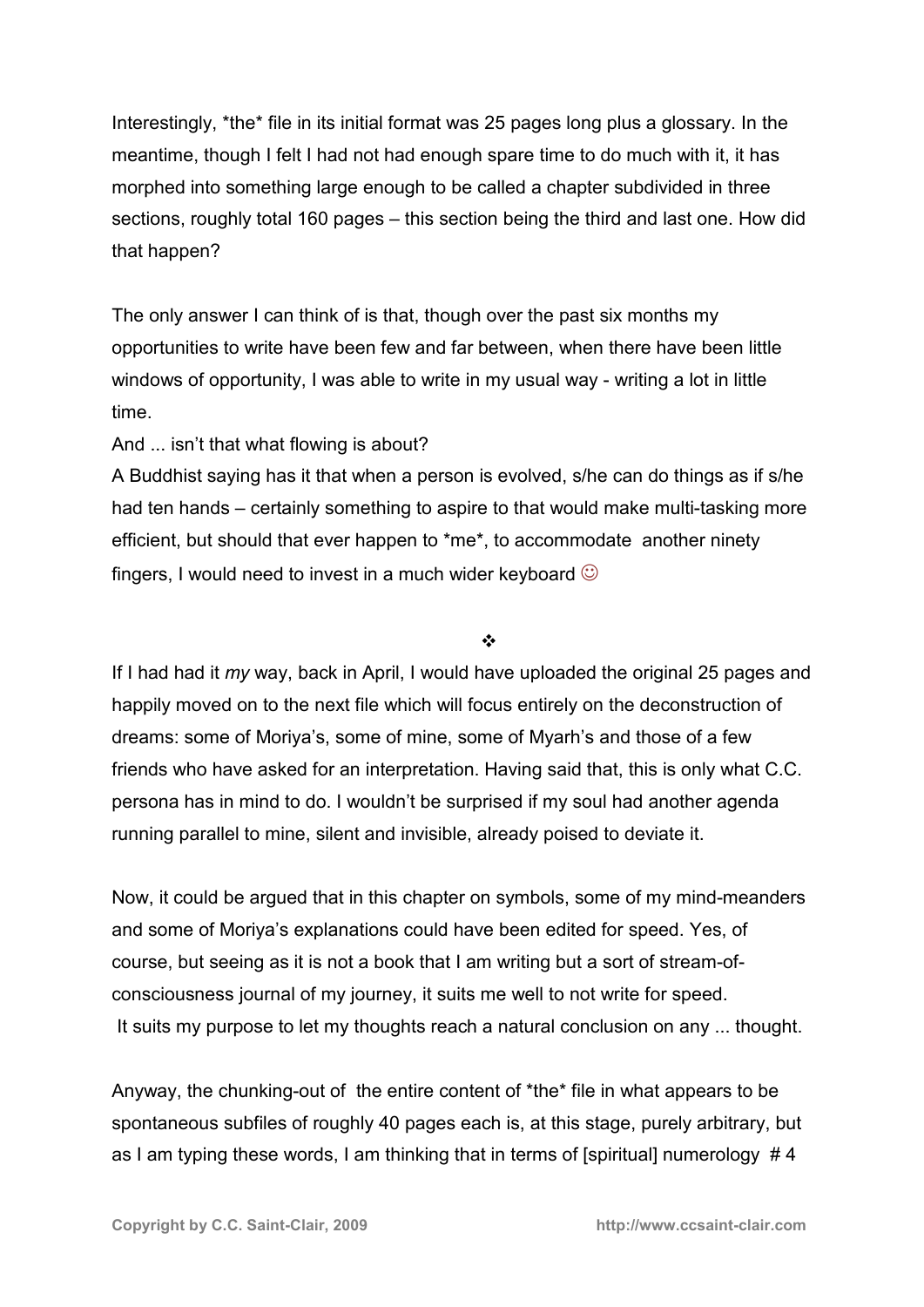symbolizes balance. Think of it that way: 4 wheels under your car offer more stability than the 2 wheels on your bike or 3 wheels under each of your inline skates :)

 $\ddot{\cdot}$ 

### **An anecdote concerning Moriya:**

One afternoon, Moriya walked to the bank to get her new credit card. On the way there, she noticed a white chalk message scribbled on the pavement. She stopped to read it. "Go to the man with no head," it said in Hebrew characters. An arrow pointed straight ahead, but she continued towards the bank. Once there, she gave the teller her old credit card, but the woman also wanted a photo ID that Moriya did not have on her person.

The teller insisted, saying that she could not give anyone their new credit card before sighting their ID card but, after another teller confirmed that Moriya was a known customer, the woman relented and allowed Moriya to sign for her new credit card.

The symbolism of this anecdote is simply that Moriya was able to be identified although she had \*no head\* to show i.e. no picture ID.

For Moriya, the graffitied reference to a *man without the head*, symbolized her loss of ego-persona as her ID includes a picture of her head-and-shoulder. For her, the message was obvious. It confirmed her separation from emotional attachments and thought-clutter.

For the one who understands that *less is more*, going the way of the **\*headless\*** is definitely a great message.

The following week Moriya, again on her way to the bank, decided to deviate a little to follow the direction of the chalk arrow still clearly visible on the pavement. Much to her surprise, only thirty metres ahead, there was another message in the same white chalk: **You are on the right Path.**